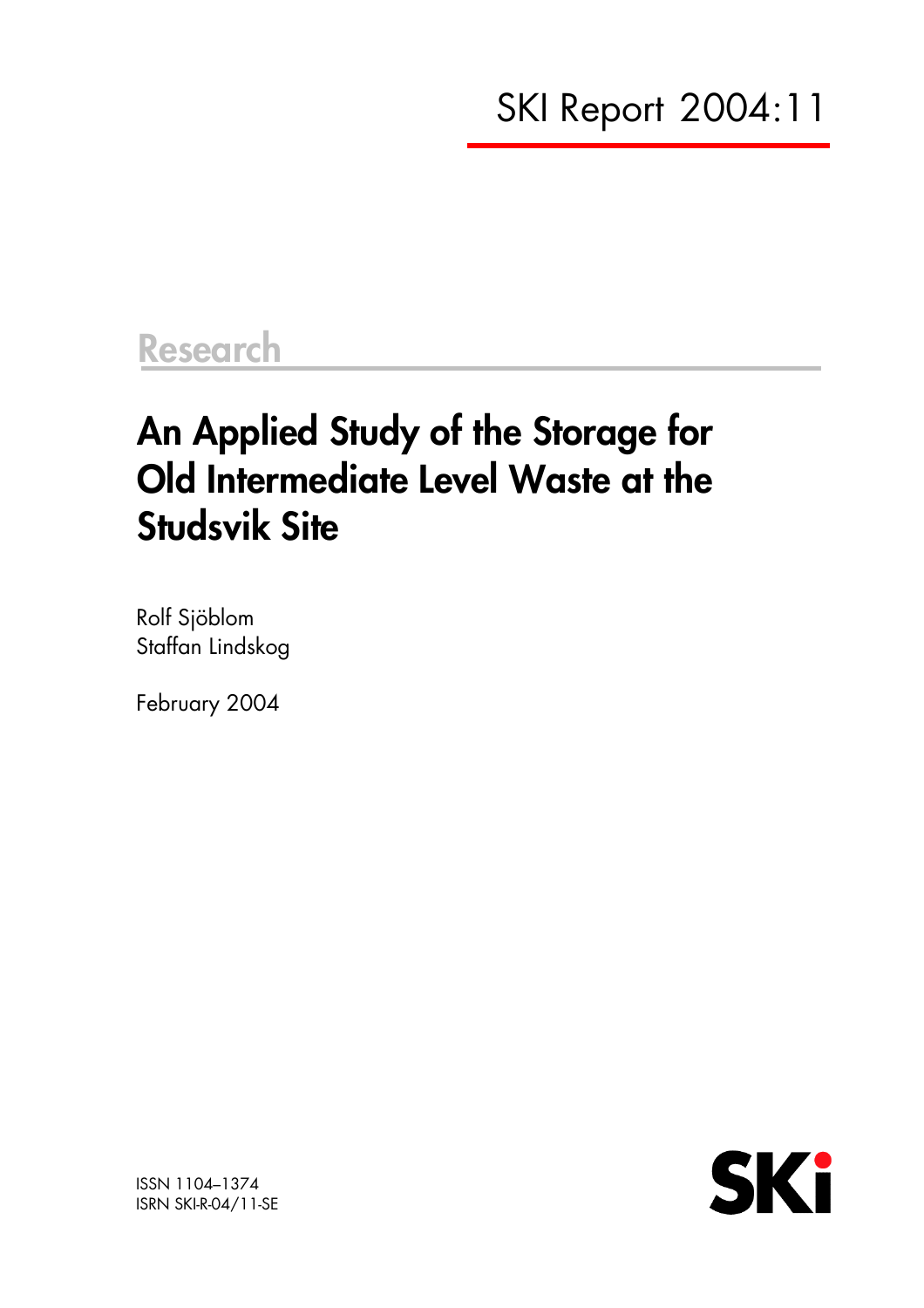### **SKI perspective**

#### **Background**

The nuclear power utilities must under the so-called Studsvik Act (the complete name is the Act on the Financing of the Management of Certain Radioactive Waste etc. (1988:1597)) contribute with 0,15 öre (approximately 0,02 cents) per kWh produced by nuclear power to the Swedish Nuclear Waste Fund. This part of the financing system was decided by the Swedish parliament for covering the expenses for the decontamination and decommissioning of older Swedish research reactors. The task to inject appropriate capital to the Swedish Nuclear Waste Fund is crucial for the sustainability of this financing system. Therefore it is highly important that provision to the fund reflects the actual costs of performing the planned and described tasks in the future.

#### **Purpose of the project**

The primary aim of this applied study has been to describe the context of cost estimation for decontamination and decommission of the storage for Old Intermediate Level Waste (hereafter denoted AT from Swedish "det Aktiva Tråget").

Moreover, SKI´s standpoint is that all measures that enhance the overall quality of the calculation of fees to the fund are essential research tasks if the studied object or cost item has a significant impact on the funding done under the Studsvik Act.

#### **Results**

The study demonstrates that it is possible to enhance and extend the present knowledge basis for cost estimates by using feedback of experience. By defining the level of contamination, exploring possible new methods that can be applied and finding a similar object for benchmarking purposes, it will be possible to improve the reliability of cost calculations. The report is to be seen as part of an active learning process; that ultimately may help us to improve calculations so that a reliable estimate of the decontamination and decommissioning cost can be made at a confidence level of at least 80 %.

The study clearly illustrates that the task of finding appropriate cost estimates may have to start with radiological mapping at the particular facility. By adopting this approach, sufficient information may be obtained in order to carryout an efficient technical planning. In the planning process it may also be appropriate to include a presentation of different available modes of methodology.

Finally, the applied study also demonstrates an alternative context for how to develop reliable and sustainable estimates of cost for decontamination and decommission. It ought to be stressed however, that this is one of many examples of how the present procedure may be developed.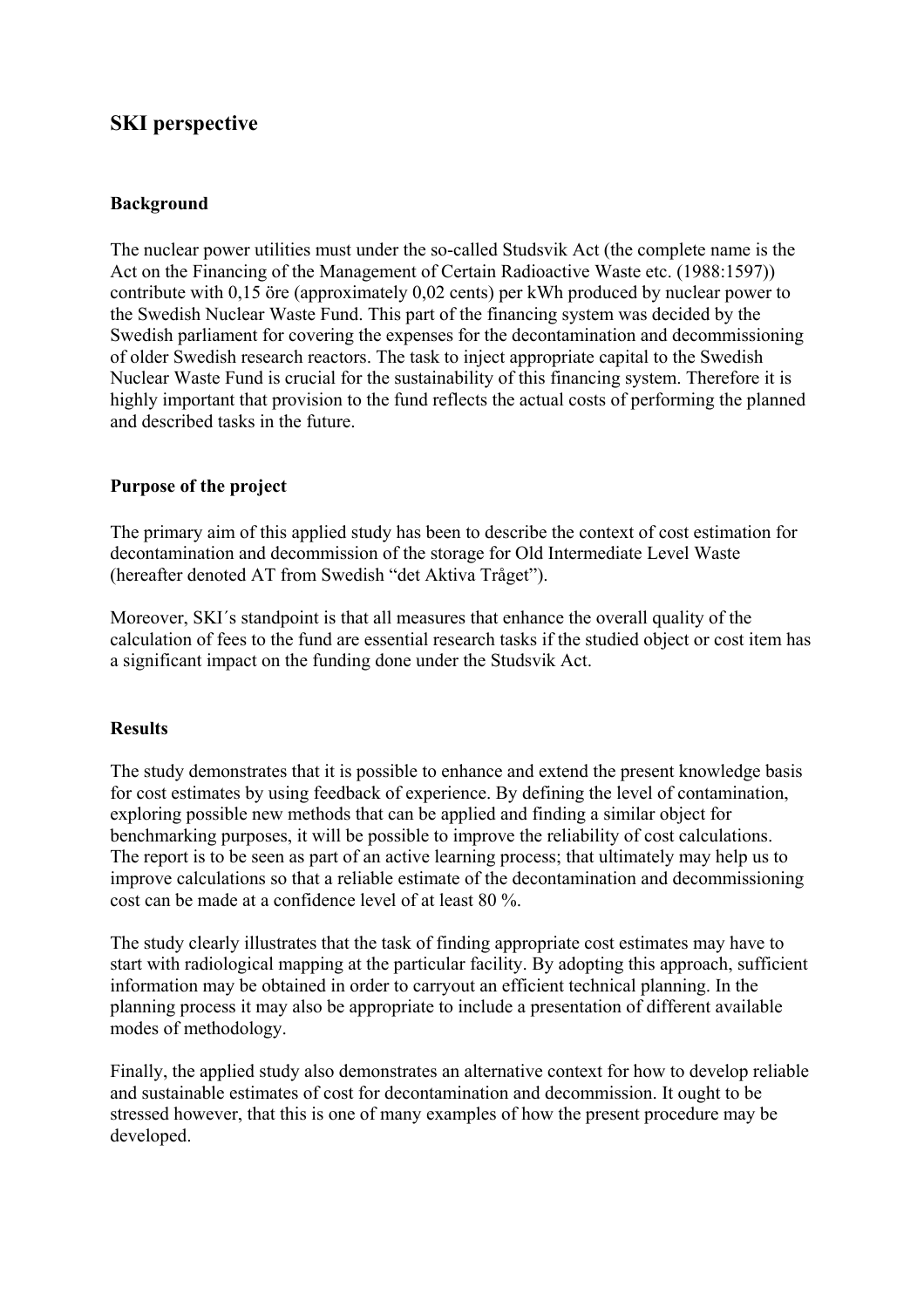#### **Continued work**

This study indicates that there is a need to develop a more comprehensive platform of decommissioning cost information and interpretation in order to give an increased future understanding of the prerequisites for prudent cost estimations as well as the sequence by which reliable cost estimates can be compiled. The next step in this process would be to identify "a sister-object" to the AT for cost comparison and benchmarking purposes. By comparative cost studies an indicative and indirect validation of the estimated cost for decontamination and decommission of a particular item will be possible.

#### **Effects on SKI work**

SKI will be able to draw inferences from this study in the ongoing monitoring of yearly cost estimates that are presented by the company AB SVAFO. Thus, the study will therefore support the present review process regarding estimated dismantling costs of the AT located at the Studsvik site.

#### **Project information**

At SKI Staffan Lindskog has been responsible for supervising and co-ordinating the project. Rolf Sjöblom at TEKEDO AB has been responsible for the information gathering analyses as well as the disposition of the report.

SKI reference: 14.9-030188/03054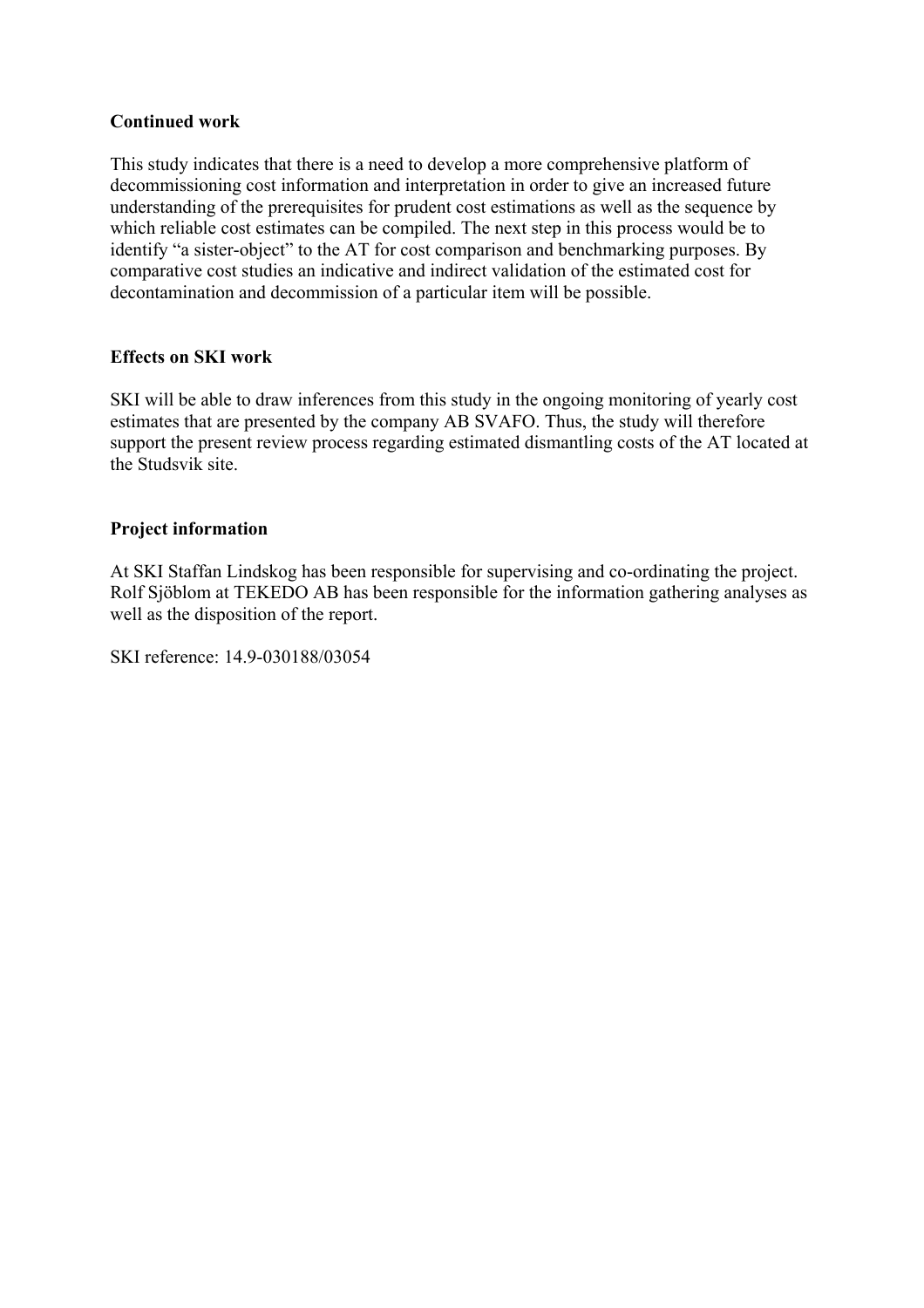### SKI Report 2004:11

### **Research**

### **An Applied Study of the Storage for Old Intermediate Level Waste at the Studsvik Site**

Rolf Sjöblom<sup>1</sup> Staffan Lindskog²

<sup>1</sup>Tekedo AB Spinnarvägen 10 SE-611 37 Nyköping Sweden

²Swedish Nuclear Power Inspectorate, SKI SE-106 58 Stockholm Sweden

February 2004

This report concerns a study which has been conducted for the Swedish Nuclear Power Inspectorate (SKI). The conclusions and viewpoints presented in the report are those of the author/authors and do not necessarily coincide with those of the SKI.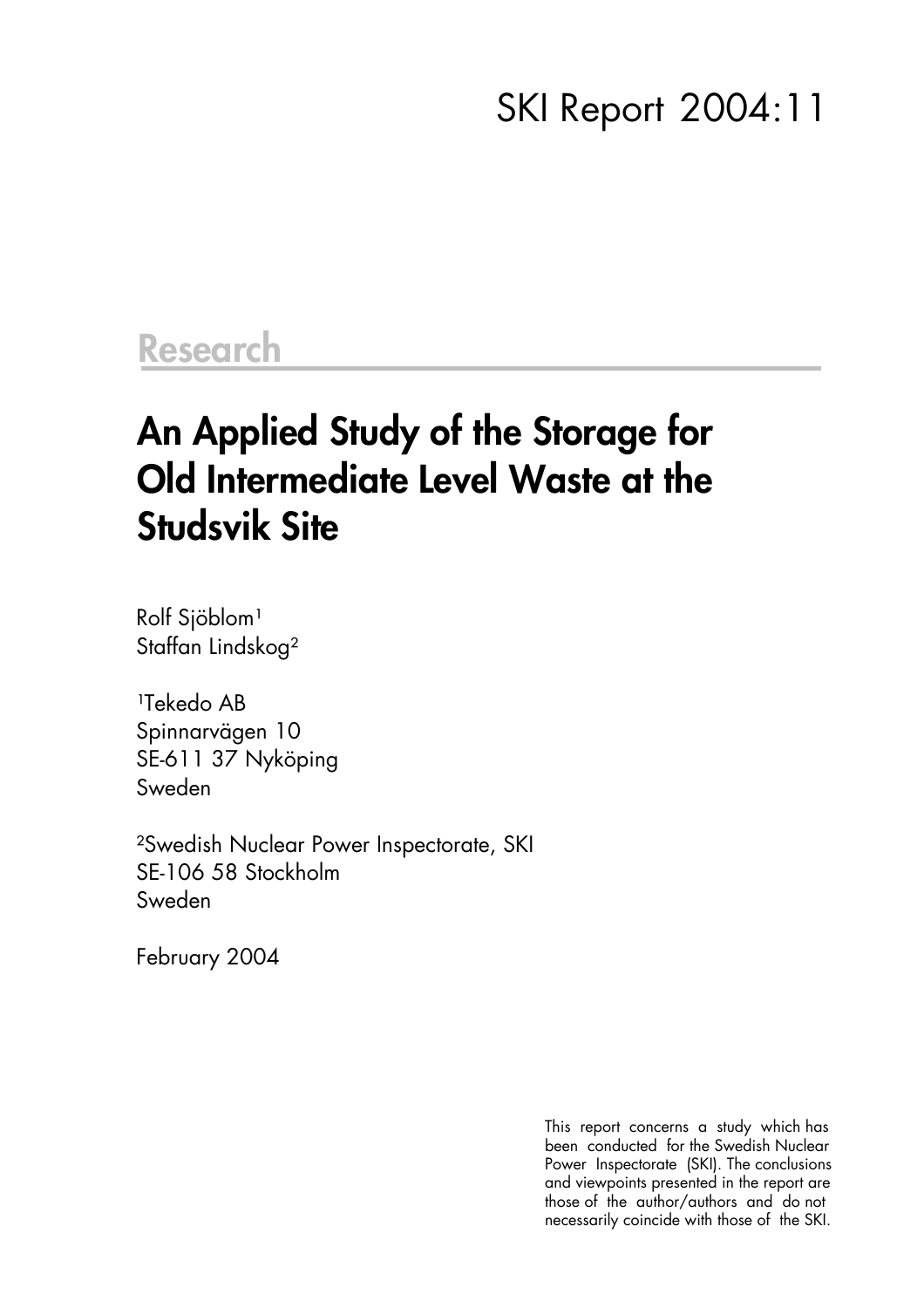### **CONTENTS**

| $\mathbf{1}$ |                                            |                                                        |    |  |
|--------------|--------------------------------------------|--------------------------------------------------------|----|--|
|              | 1.1                                        | The Storage for Old Intermediate Level Waste (SOILW) 2 |    |  |
|              | 1.2                                        |                                                        |    |  |
|              | 1.3                                        |                                                        |    |  |
| 2            |                                            |                                                        |    |  |
|              | 2.1                                        |                                                        |    |  |
|              | 2.2                                        |                                                        |    |  |
|              | 2.3                                        | The layout of the work and the structure of the        |    |  |
|              |                                            |                                                        |    |  |
| 3            | MATERIAL FROM STUDSVIK Entertainmuncered 8 |                                                        |    |  |
|              | 3.1                                        |                                                        |    |  |
|              | 3.2                                        |                                                        |    |  |
|              | 3.3                                        |                                                        |    |  |
| 4            |                                            |                                                        |    |  |
|              | 4.1                                        |                                                        |    |  |
|              | 4.2                                        |                                                        |    |  |
| 5            |                                            |                                                        |    |  |
|              | 5.1                                        |                                                        |    |  |
|              | 5.2                                        |                                                        |    |  |
|              | 5.3                                        |                                                        |    |  |
|              | 5.4                                        |                                                        |    |  |
|              | 5.5                                        |                                                        |    |  |
| 6            |                                            | DISCUSSION AND CONCLUSIONS 23                          |    |  |
| 7            |                                            | REFERENCES 25                                          |    |  |
| 8            |                                            | <b>SURVEYED LITERATURE</b>                             | 28 |  |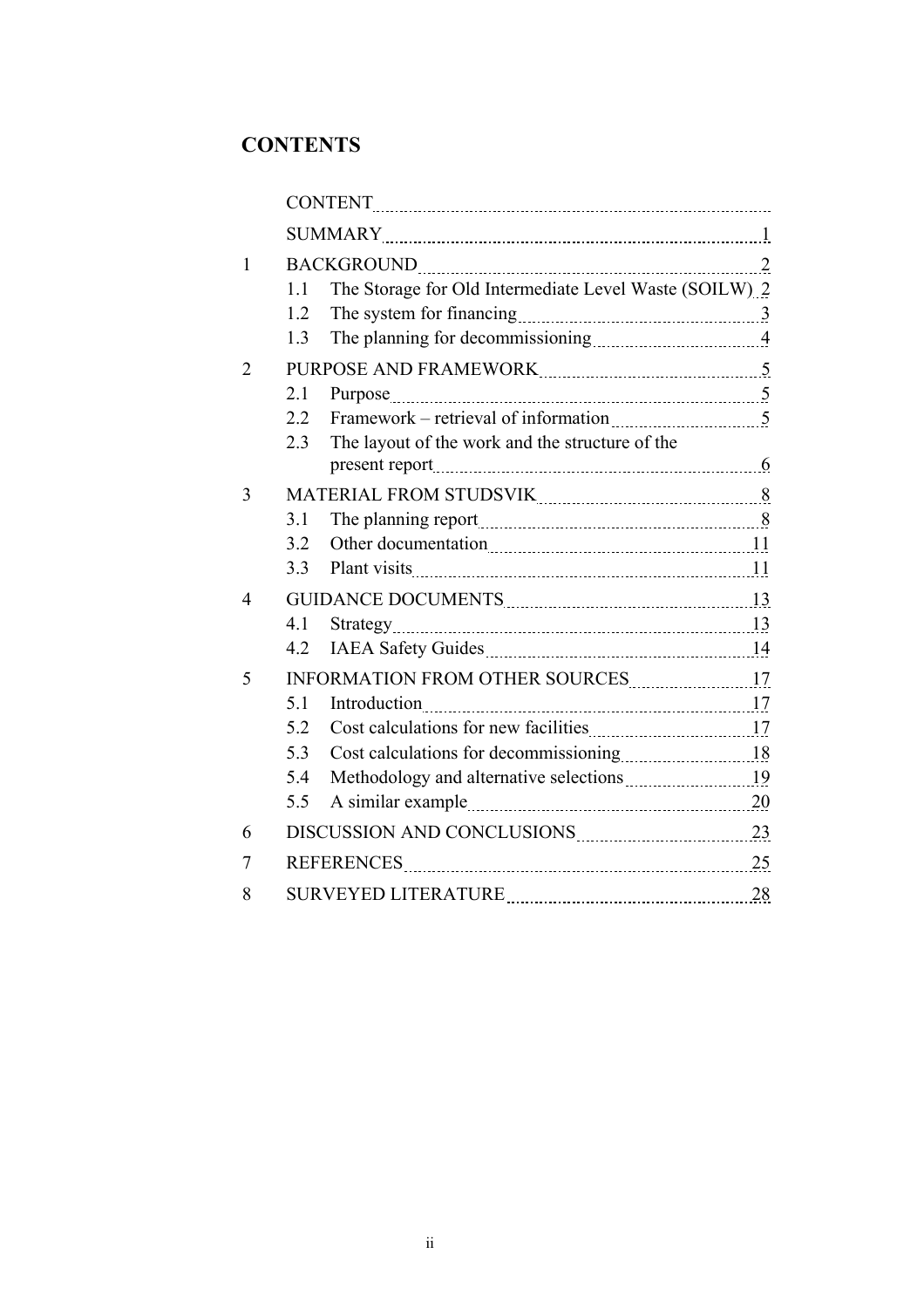#### **SUMMARY**

The Storage for Old Intermediate Level Waste (SOILW) at Studsvik has been used for interim storage of intermediate and high level radioactive waste from various activities at the Studsvik site including post irradiation investigations. The SOILW facility was in operation during the years 1961 – 1984. The waste was stored in tube positions in concrete blocks and in concrete vaults.

In some instances, radioactive debris and liquid has contaminated the storage positions as well as the underlying ventilation space.

The primary purpose of the present work is to improve and extend the present knowledge basis for cost estimates for decommissioning, with the ACSF facility as an example.

The main objective has been to explore the possibilities to improve the reliability and accuracy of capital budgeting for decommissioning costs at SOILW.

In this study, the present international status of decommissioning, planning and cost estimation has been compiled.

The various relevant guidance documents of the IAEA are also compiled, and their emphasis on the necessity of radiological and other surveying as well as technical planning and method selection is reiterated.

Cost calculation schemes for new plants and for decommissioning are compiled. It is emphasized that the calculations should be carried out differently at different stages. At the early stages of decommissioning, there should be more emphasis on comparison, and at later stages the emphasis should be more oriented towards summation.

The error/uncertainty in a cost calculation is strongly dependent on the selection of methodology, which, in turn, is strongly dependent on the radiological condition.

The magnitude of the level of uncertainty has been illustrated by the example of concrete surface removal, and advice is provided on how to identify alternative measures that will enable more sure decisions.

An example is also given on a rather similar decontamination and dismantling involving highly contaminated tubes in a concrete block. The experience includes drilling through contamination and penetration of voids.

The conclusion of the report is that tools are available for rather precise calculation of costs. This presupposes that radiological characterisation ought to be made as well as technical planning before any firm statement can be made about the accuracy of the estimates of the decommissioning costs.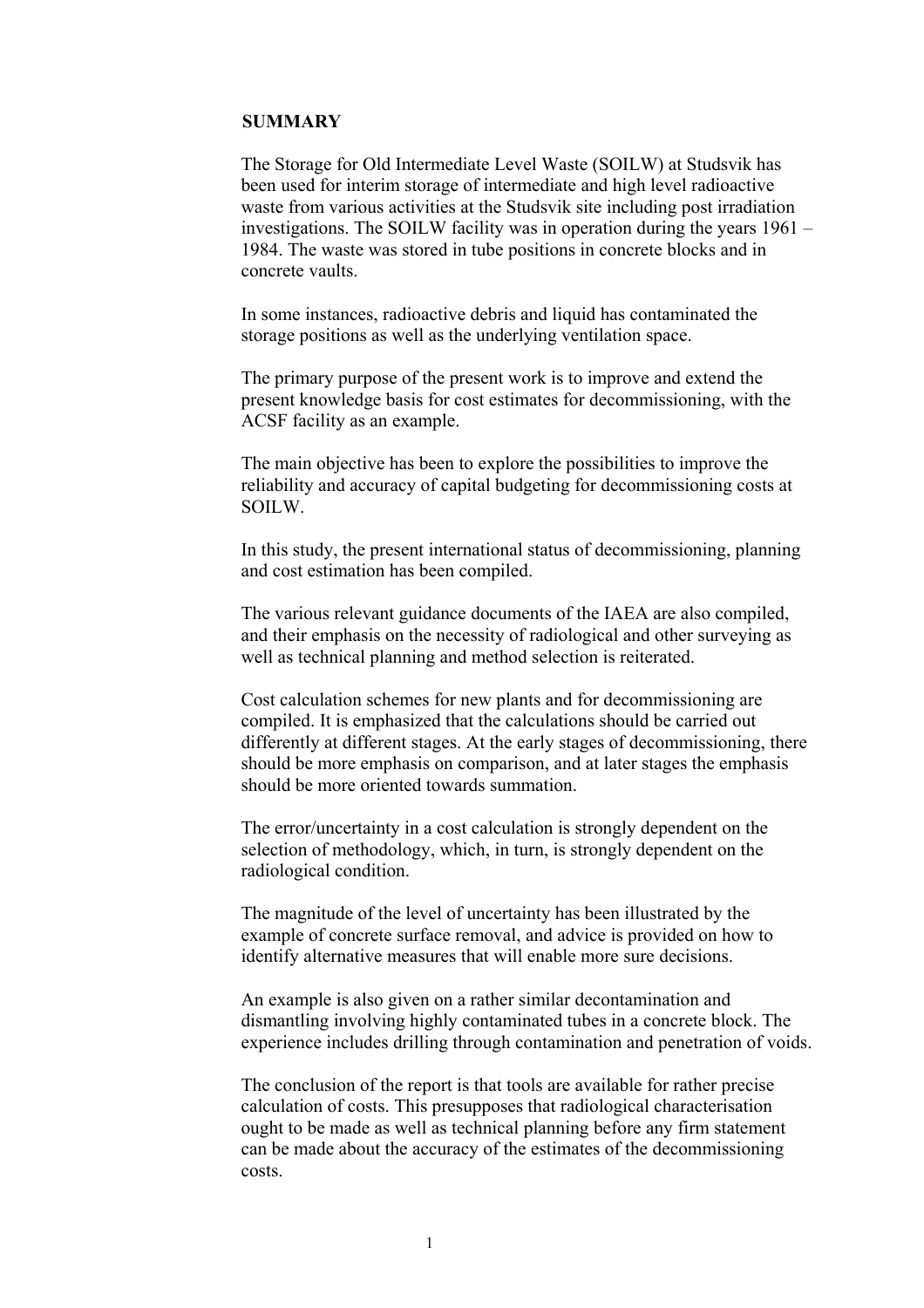#### **1 BACKGROUND**

#### **1.1 The Storage for Old Intermediate Level Waste (SOILW)**

The Storage for Old Intermediate Level Waste (SOILW, "Aktiva Tråget" or AT in Swedish) has a main history as follows:

- 1960 Start of construction
- 1961 Start of operation including storage of waste
- 1970 Start of construction for extension
- 1971 Start of operation of the extension
- 1984 Waste emplacement discontinued
- 1987 Start of removal of waste
- 2001 All waste removed

SOILW has been used for interim storage of intermediate and high level radioactive waste from various activities at the Studsvik site, including test reactor and hot cell laboratory operation. Some of the waste came from outside Studsvik, e g the Swedish Military.

Much of the high level waste originated from fuel tests and subsequent post irradiation investigations. It comprised fuel debris and in some cases also slurry used for polishing of specimens. The material was packed in tins made from sheet metal.

The SOILW comprised a number of storage compartments of two kinds, concrete blocks with vertical pipes for storage of tins as just described and compartments with no internal structures for storage of intermediate level waste of various kinds.

At the bottom, the vertical pipes enter into a ventilation area, which is about 5 – 10 centimetres high.

All storage compartments have thick concrete lids for radiation shielding.

The facility has been emptied from radioactive waste but not cleaned. Significant levels of contamination are believed to exist on the surfaces of the vertical pipes and at the bottoms of the compartments.

The exact time for the decommissioning may depend on the outcome of the radiological survey as well as the technological prerequisites.

Costs have been estimated for a full decontamination and decommissioning at the cost level of the year 2001 [1] and the result is a total of 75 MSEK comprising the following parts:

| Preparation, follow up and closing activities of |          |  |  |  |
|--------------------------------------------------|----------|--|--|--|
| the planning project group                       | 7,4 MSEK |  |  |  |
|                                                  |          |  |  |  |

Fees\* together with planning and procurement 36,4 MSEK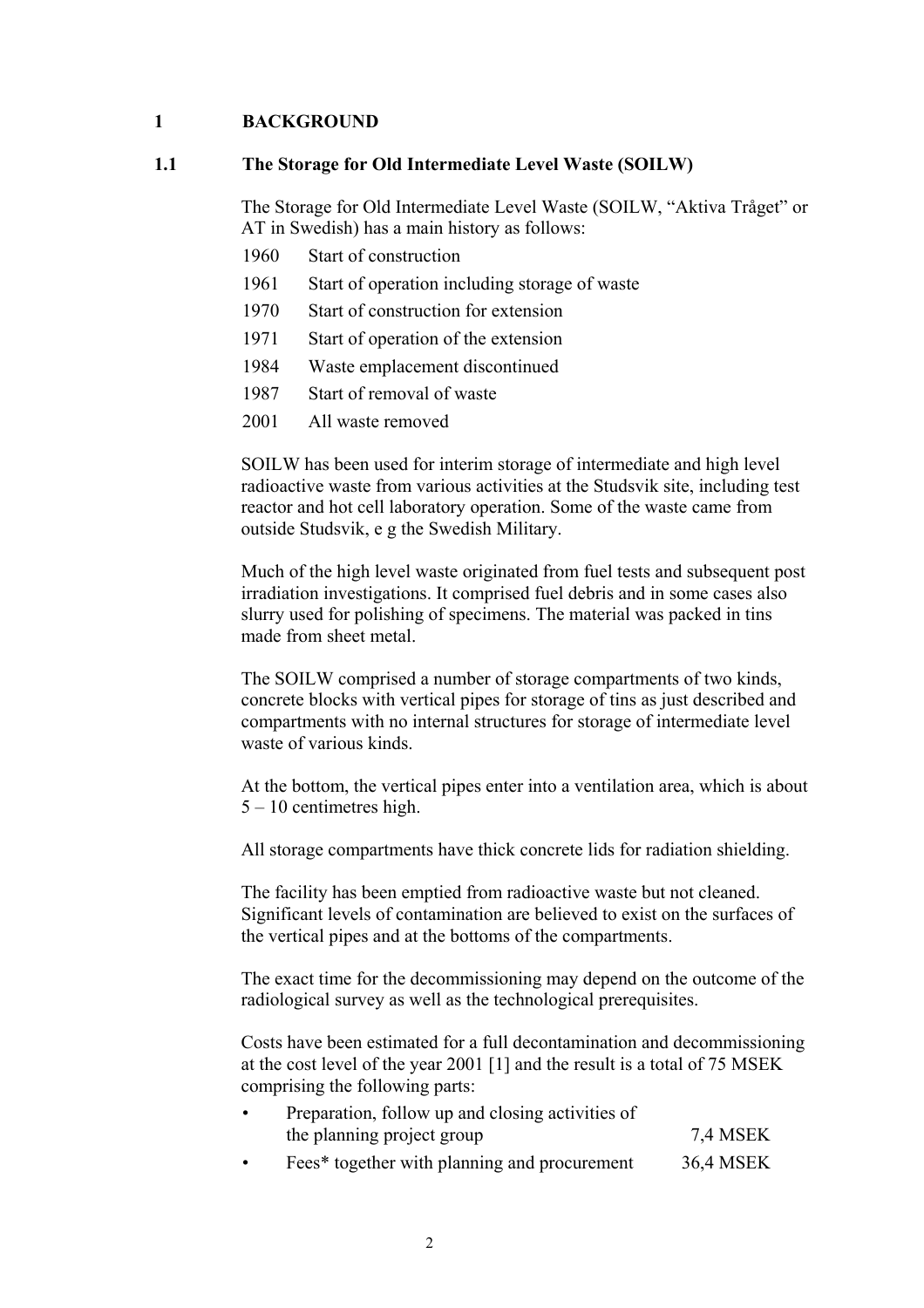| The actual decontamination and |           |
|--------------------------------|-----------|
| decommissioning** work         | 30,8 MSEK |

\* the fees for SFL (final storage for long-lived waste) amount to  $20.8<sup>1</sup>$  MSEK \*\* the dismantling of the pipe positions amount to 14,0 MSEK

#### **1.2 The system for financing**

Substantial development work was carried out in conjunction with the introduction of nuclear power in Sweden, and much of it took place in the facilities at the Studsvik site. Consequently, it has been decided that it is those who benefit from the electricity generated by the nuclear power plants who shall pay the costs for the decommissioning, decontamination, dismantling and waste management which is required when the facilities at Studsvik are no longer needed.

Thus, the *Law on financing of the management of certain radioactive waste e t c*<sup>2</sup> (SFS 1988:1597) states (§1) that *"fee shall be paid to the Government in accordance with this law as a cost contribution"* to amongst other things *"decontamination and decommissioning of"* … *"the Storage for Old Intermediate Level Waste (SOILW)"*.

The *Ordinance (SFS 1988:1598) on financing of the handling of certain radioactive waste e t*  $c^3$  states (§4) that the funds collected should be paid to cover the costs incurred. It also states (§4) that *"payment will be carried out only for costs which are needed for"* the decontamination and commissioning *"and which have been included in the cost estimates"* required.

According to the *Law on financing of the management of certain radioactive waste e t c* (SFS 1988:1597, §5), cost calculations shall be submitted to the Swedish Nuclear Power Inspectorate (SKI)<sup>4</sup> each year. They shall comprise estimates of the total costs as well as the costs expected to be incurred in the future with special emphasis on the subsequent three years.

The Swedish Nuclear Power Inspectorate (SKI) has the responsibility (SFS 1988:1598, §5) to review the cost estimates and to report to the Government if there is a need to change the level of the fee. The SKI also has the responsibility (SFS 1988:1598, §4) to decide on the payments to be made.

It might be added that according to its instruction (SFS 1988:523,  $\S 2$ )<sup>5</sup> SKI also has the responsibility *"in particular … to take initiative to such …*

1

2

At present (February 2004) this cost is 4,2 MSEK

In Swedish: *Lag om finansiering av hanteringen av visst radioaktivt avfall m. m*. <sup>3</sup>

In Swedish: *Förordning om finansiering av hanteringen av visst radioaktivt avfall m. m.* <sup>4</sup>  $\frac{4}{5}$  In Swedish: Statens Kärnkraftinspektion

<sup>5</sup> *Ordinance (1988:523) with instructions for the Swedish Nuclear Power Inspectorate.* In Swedish: *Förordning (1988:523) med instruktion för statens kärnkraftinspektion.*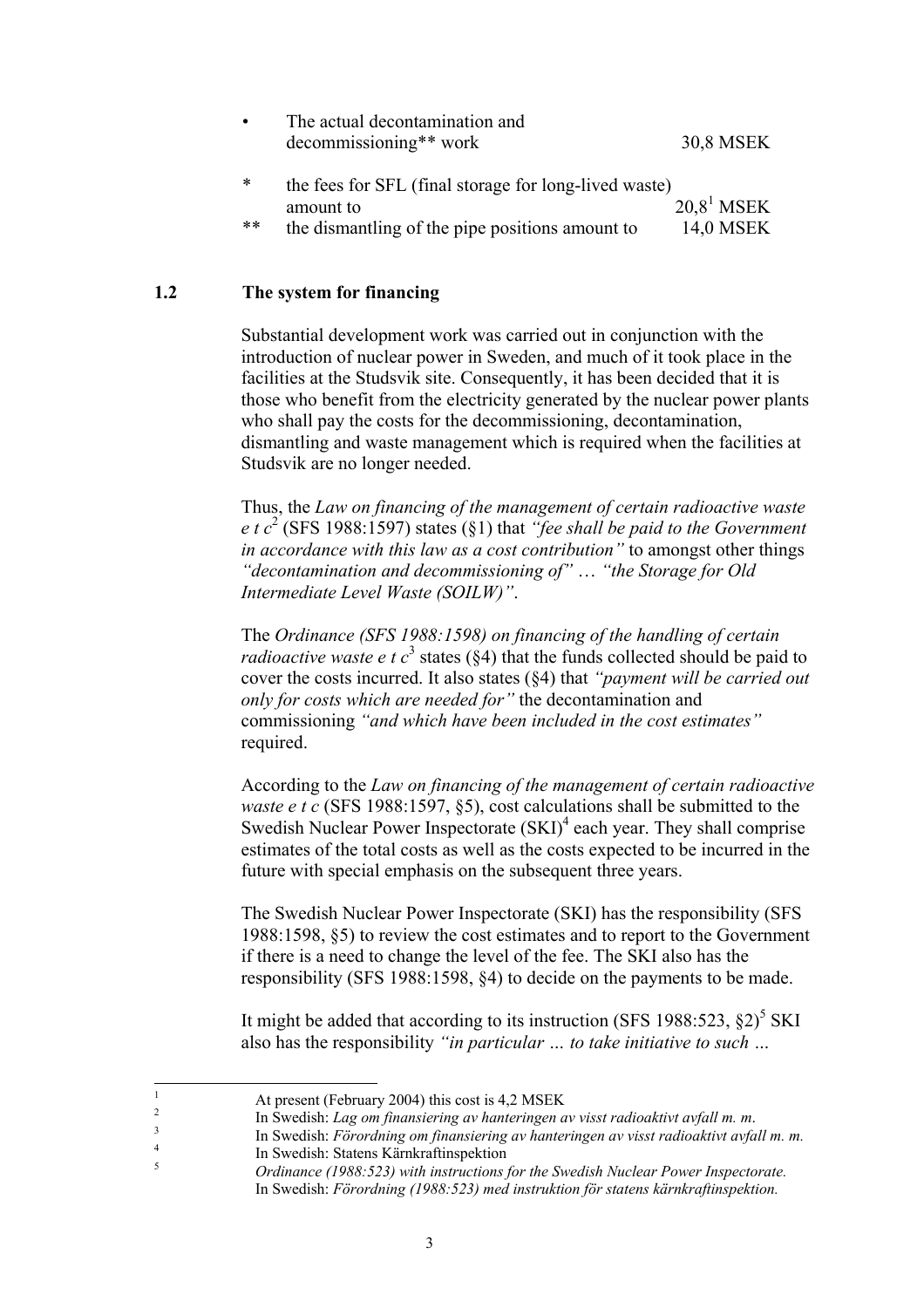*research which is needed in order for the Inspectorate to fulfil its obligations".*

The legislation referred to above can be downloaded from SKI's website (www.ski.se) or from Rixlex (www.riksdagen.se/debatt/).

#### **1.3 The planning for decommissioning**

It is obvious from the preceding section that a solid prerequisite for the responsible management of the decommissioning of the various facilities concerned is that realistic cost estimates can be made.

Moreover, the estimates must be based on a sufficiently ambitious program to guarantee that all the pertinent requirements of the society are met. At the same time, unjustified fees should not be levied on the users of the nuclear electricity.

The issue is far from a trivial one. Not infrequently, cost estimates are raised by a factor of two for every new estimate, and such signs on tendencies have been encountered also in the presently discussed context.

Thus, high requirements apply to cost estimates as well as to the knowledge base on which they rely. In particular, there is a need to identify in what way feedback of experience might be utilised in order to achieve sufficiently robust estimates. The feedback should include the experience made so far in the domestic program as well as that made in relevant project internationally.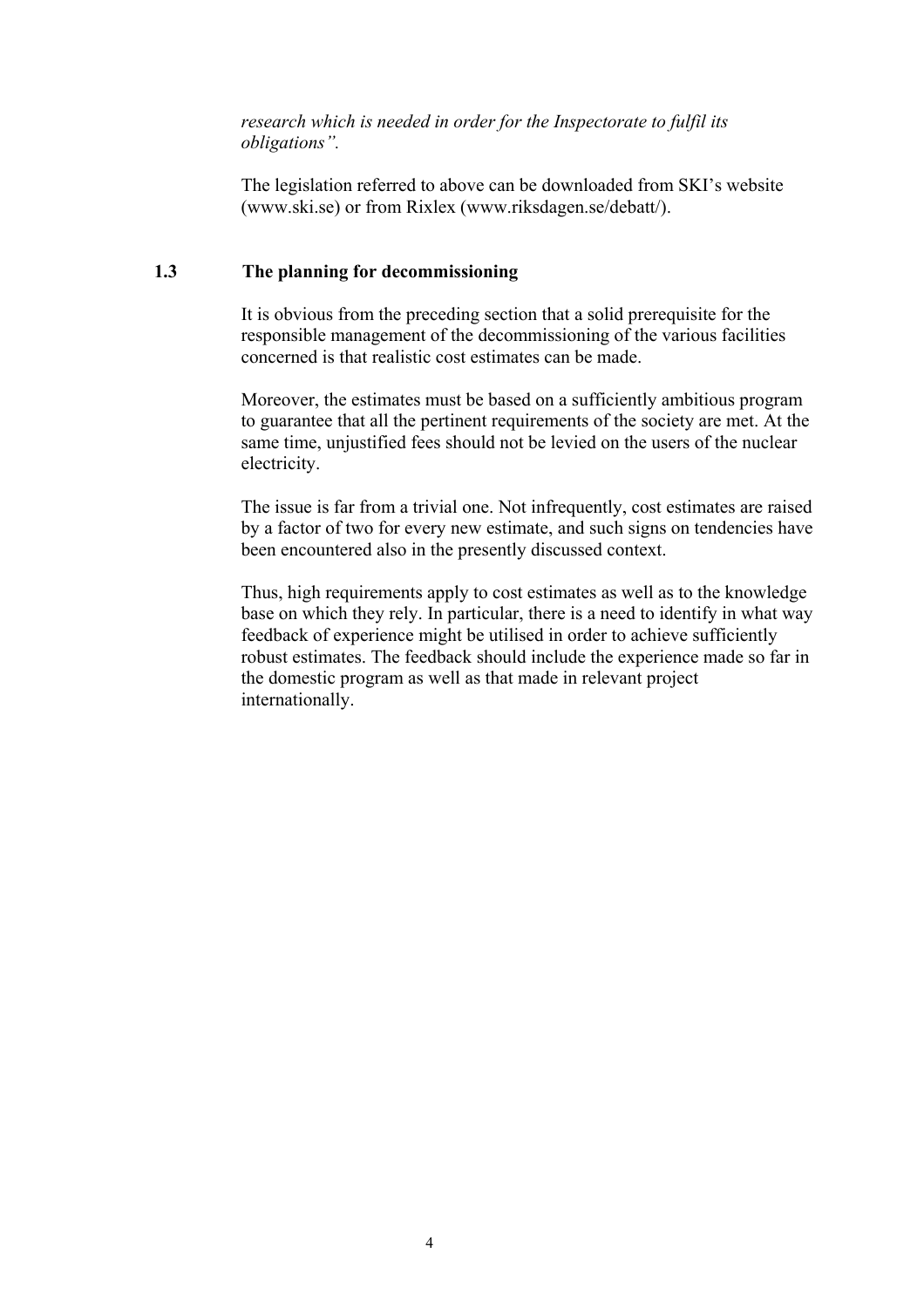#### **2. PURPOSE AND FRAMEWORK**

#### **2.1 Purpose**

The primary purpose of the present work is to enhance and extend the present knowledge basis for cost estimates. A second purpose is to provide SKI with an independent basis for its annual review of the cost calculations submitted by AB SVAFO $<sup>6</sup>$  no later than the last of April every year.</sup>

The main objective of the present work is to explore the possibilities to improve the reliability of cost calculations by feedback of experience. By the very nature of the issue, this relates primarily to developments of methodology for cost estimates and productivity evaluations. However, the cost issues are very intimately interlinked with the various aspects of technology, management and planning. Therefore, these issues are no less important.

The purpose is not to provide any advice to Studsvik or any other implementers on technical details<sup>7</sup>. However, in order for the results of an applied study to be realistic and relevant, it has to be concrete in part, cf the next section.

#### **2.2 Framework – retrieval of information**

The framework of the work is as follows:

- 1 To review the report *"SVAFO Decommissioning studies of Studsvik facilities – store for historical waste, the Storage for Old Intermediate Level Waste (SOILW)"*[1], references therein and other related material at Studsvik.
- 2 To visit the facilities and meet with those responsible.
- 3 To carry out an information search on technical methods, including alternative approaches, with emphasis on cost-effective methods.
- 4 To carry out an information search on calculation for the type of activities in question.
- 5 To carry out an information search on feedback of experience, including post calculations, for activities in question, including the communication aspects.

l 6 SVAFO is the purchasing organisation. It exists in order for a proper procurement – supplier situation to be maintained throughout. Presently, it is affiliated with Studsvik AB, but was formerly jointly owned by the four companies Forsmark Kraftgrupp Aktiebolag, OKG Aktiebolag, Barsebäck Kraft AB oh Ringhals AB.

<sup>7</sup> Actually, any analyses made in the present report should be regarded only as examples of conceivable alternative approaches. Thus, the responsibility for the options actually identified and used rests entirely with the implementers.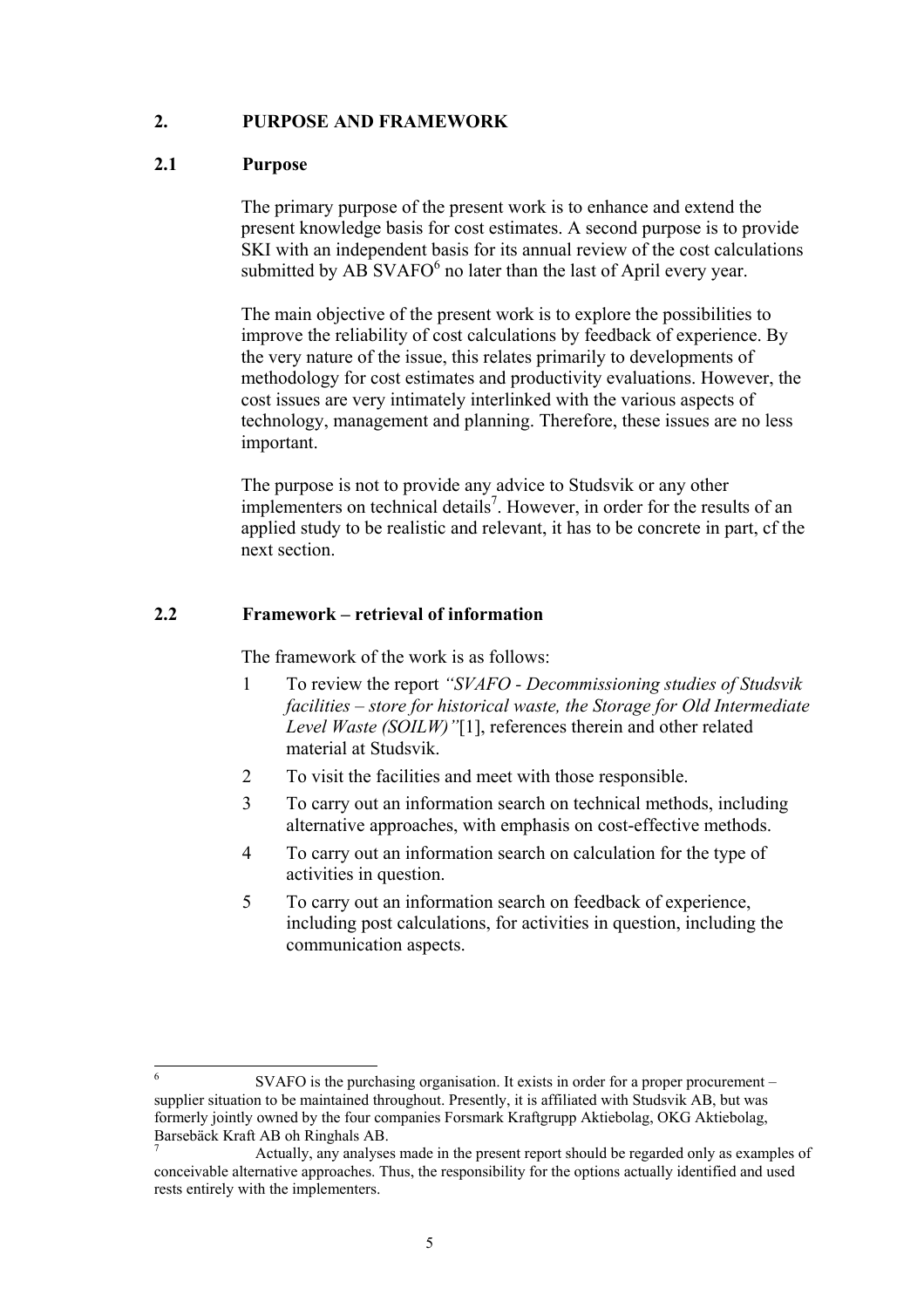#### **2.3 The layout of the work and the structure of the present report**

The actual work was carried out in two steps:

- Review of the report *"SVAFO Decommissioning studies of Studsvik facilities – store for historical waste, the Storage for Old Intermediate Level Waste (SOILW)"*[1] and literature searches together with a first visit to Studsvik.
- Three additional visits to Studsvik together with surveying and analysis of the literature identified in the previous stage.

The interim results from the first stage were used to define the specific approach to be used in the second stage.

The discussions with the people at Studsvik and SVAFO have been most helpful throughout the work. Actually, this communication has been a prerequisite for a successful completion of the present work. Thus, the present authors wish to express their sincere gratitude to Carin Ehrs and Börje Johnsson at the Studsvik supplier side and to Robert Berg and Per Riggare $^8$  at SVAFO $^9$ .

A summary of the material and impressions from Studsvik are compiled in Section 3.

For the structuring of the report it has been found feasible to differentiate between on one hand International Atomic Energy Agency<sup>10</sup> (IAEA) Safety Guides and on the other hand other documents. IAEA safety standards carry a very heavy weight among the nuclear communities. In Sweden, IAEA rules might for practical purposes be regarded as forming a "floor" for national legislation and regulation. Moreover, in the field of nuclear technology, IAEA rules, guides and recommendations pretty much play the role of norms and standards in other branches of industry $^{11}$ .

Thus, material from IAEA sources is dealt with in Section 4, and material from sources separate from both Studsvik and the IAEA are dealt with in section 5.

The analysis and conclusions of the authors are given in section 6.

The literature surveyed in separated in two categories. Documents specifically referred to in the text are listed in section 7. Documents

 8 Now with the Swedish Nuclear Fuel and Waste Management Company.

 $\frac{9}{10}$  See footnote 5.

<sup>&</sup>lt;sup>10</sup> An agency under the United Nations.

Actually, one basic role of norms and standards is to form a basis for the fulfilment of corresponding regulation, i. e national laws and ordinances in the areas of radiation protection and nuclear safety which, in turn, are based on EU agreements (especially *Council Directive 97/11/EC of 3 March 1997 amending Directive 85/337/EEC on the assessment of the effects of certain public and private projects on the environment* and *the Euratom Treaty {Article 31})* as well as recommendations from *The International Commission of Radiological Protection, ICRP*.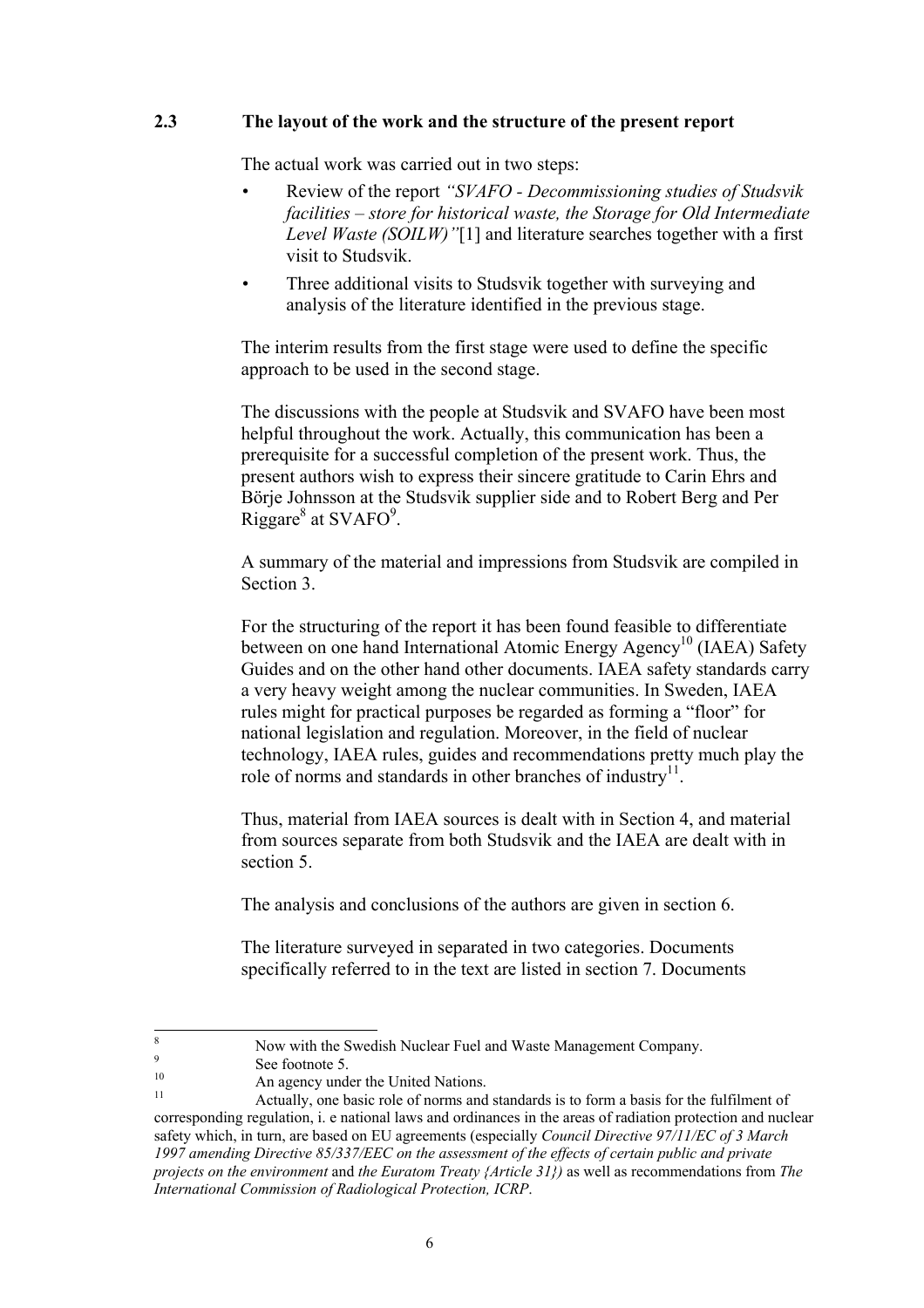otherwise surveyed and found relevant are listed in section 8 in arbitrary order.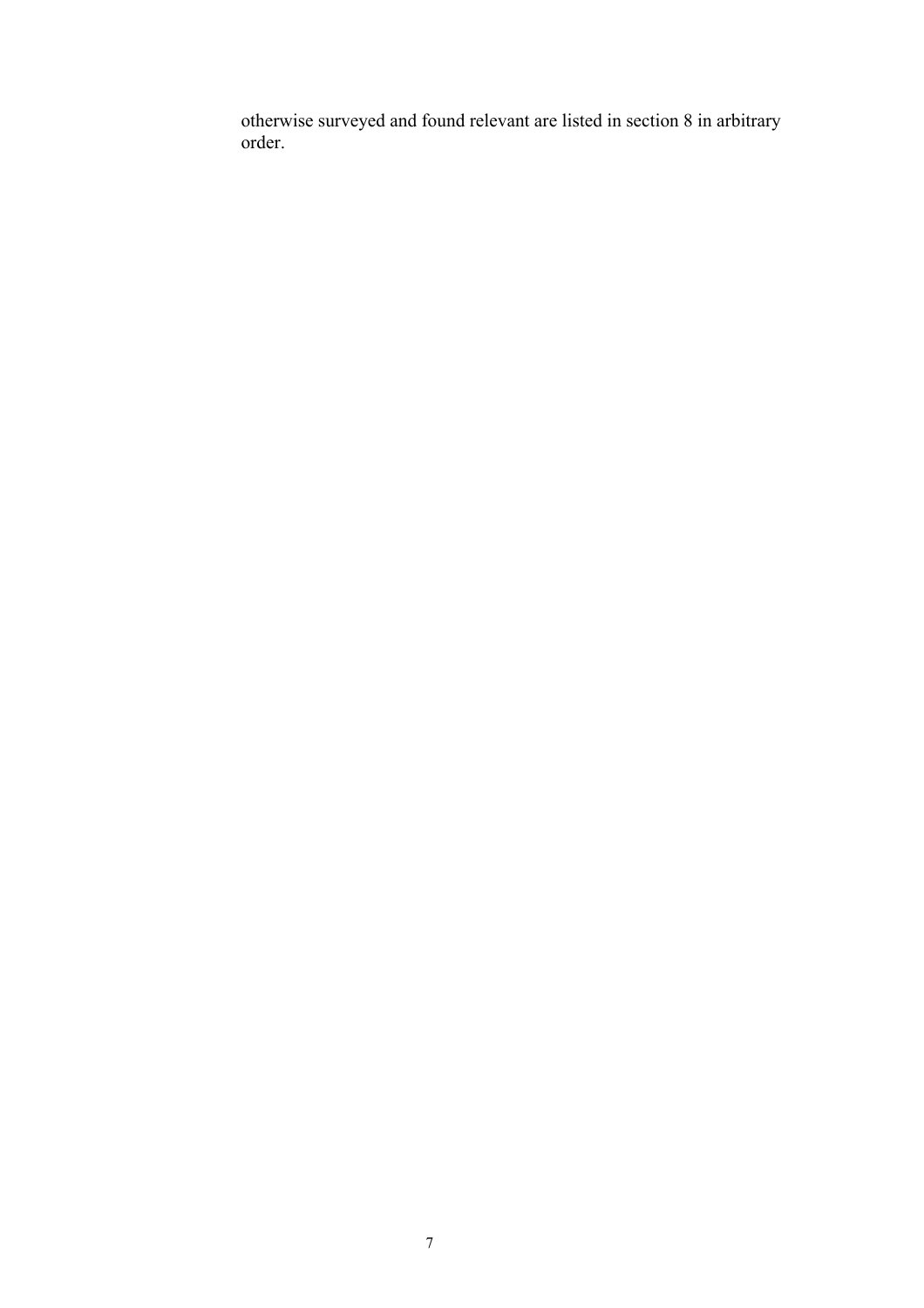#### **3 MATERIAL FROM STUDSVIK**

#### **3.1 The planning report**

The identification, selection and establishment of suitable and appropriate schemes for decommissioning depend on the design of the plant together with the radiological situation.

A general introductory description of the design of the Storage for Old Intermediate Level Waste (SOILW, "Aktiva Tråget or AT in Swedish) was given in section 1.1 and will not be repeated here. This description is based on reference [1].

The account, which follows below, is based on other references as well [2- 4].

The layout of the facility is shown in Figure 1. The figure also states the thickness' of the concrete blocks into which the vertical pipes are moulded.

The handling space above the compartments and the concrete lids is classified as "yellow" which implies that the surface contamination is between 40 and 1000  $kBq/m^2$  for beta plus gamma radiation and between 4 and 100 kBq/m<sup>2</sup> for alpha. The dose rates in the compartments with no internal structures are on the order of 0,5 mSv/h which is too high for work by man in situ (except possibly for very limited periods of time).

The dose rate in the pipes used for stacking tins is believed to be high, at least at certain locations. The reason is that the tins contained not only fuel debris but also liquid, supposedly absorbed in vermiculite, containing nitric acid which caused corrosion of the tins as well as leakage and contamination of the pipe shafts.

Also, it is known that small objects have dropped down to the ventilation area underneath and possibly caused contamination.

The procedures outlined in [1-2] are based on the assumptions that the insides of the vertical pipes are heavily contaminated by leakage from the cans containing the high level waste. Thus they need to be decontaminated. Some of the pipes are spirally welded (compartments G and H in Figure 1), but most are lock seamed (to a lap joint). It is not obvious from the report whether the seam is of the single or double fold type. It is assumed, however, that the pipes that have lock seams also have contamination in the seam or even on the outside surface.

All pipes are to be cleaned using carbon dioxide jets. It is assumed that all pipes having welds will become clean enough for unconditional release. However, it is also assumed that the pipes that have lock seams will not become completely clean in the seams (or on the outside).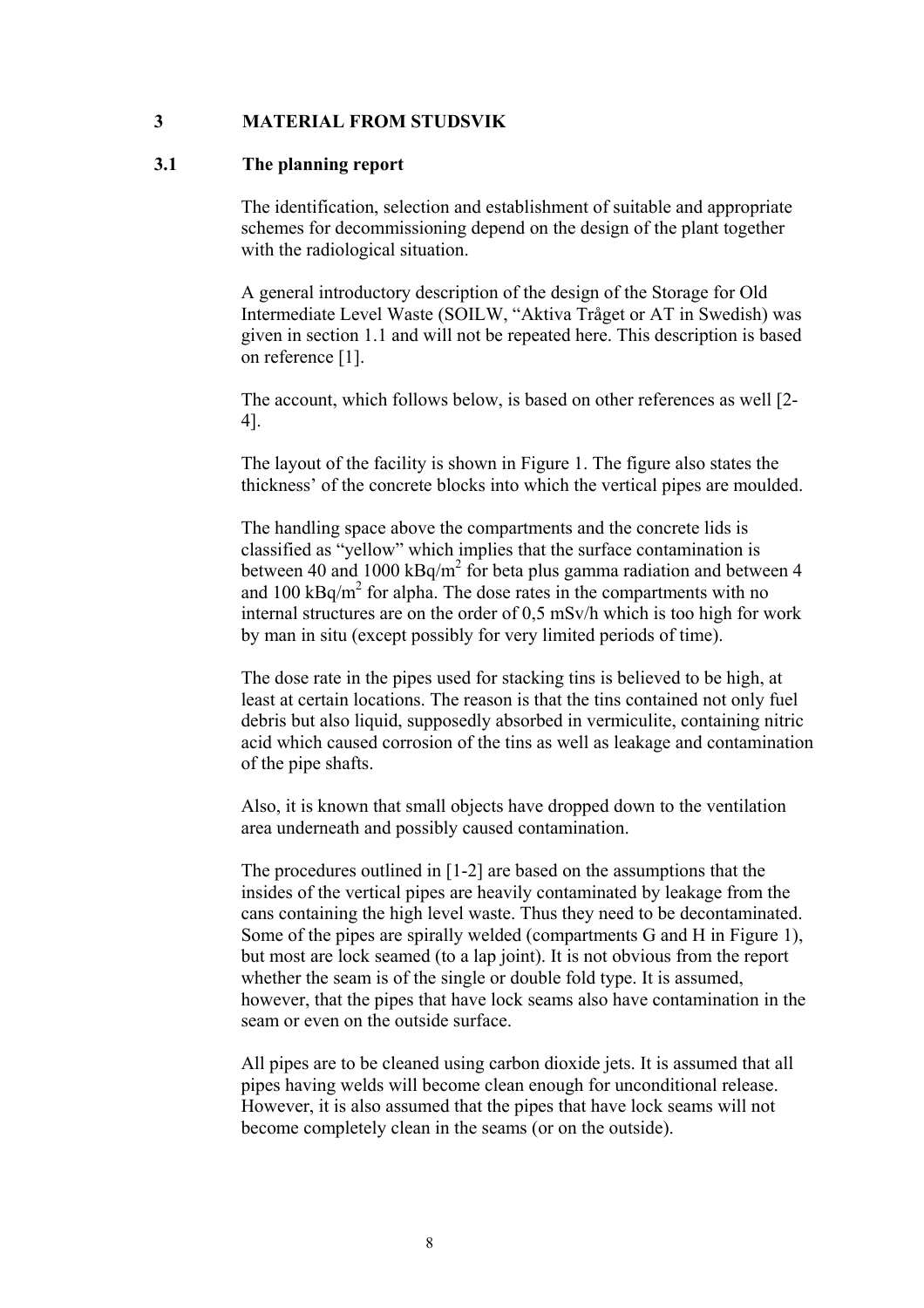extend further down below the blocks). The blocks are about 3 meters thick for compartments E and F, and about 3,4 meters for the Compartments A-D, J-L and O are "open" i e do not have any interior structures. Compartments E-H as well as M, N, P, R, S T, U *Compartments A-D, J-L and O are "open" i e do not have any interior structures. Compartments E-H as well as M, N, P, R, S T, U extend further down below the blocks). The blocks are about 3 meters thick for compartments E and F, and about 3,4 meters for the* and Y contain vertical pipes in concrete blocks. The blocks are 0,9 meters thick (high) for compartments G and H (but the pipes *and Y contain vertical pipes in concrete blocks. The blocks are 0,9 meters thick (high) for compartments G and H (but the pipes* Figure 1. Layout of the Storage for Old Intermediate Level Waste (SOILW, "Aktiva Tråget or AT in Swedish) at Studsvik. **Figure 1.** *Layout of the Storage for Old Intermediate Level Waste (SOILW, "Aktiva Tråget or AT in Swedish) at Studsvik. compartments M, N, P, R, S, T, U and Y. Details regarding compartments F and T have not been found.*compartments M, N, P, R, S, T, U and Y. Details regarding compartments F and T have not been found.



STUDSVIK ENERGITEKNIK AB 06.06.23. HO RILLIA.NE B-820 AKTIVA TRÃGET (AT)  $\frac{1}{2}$  1  $\frac{1}{2}$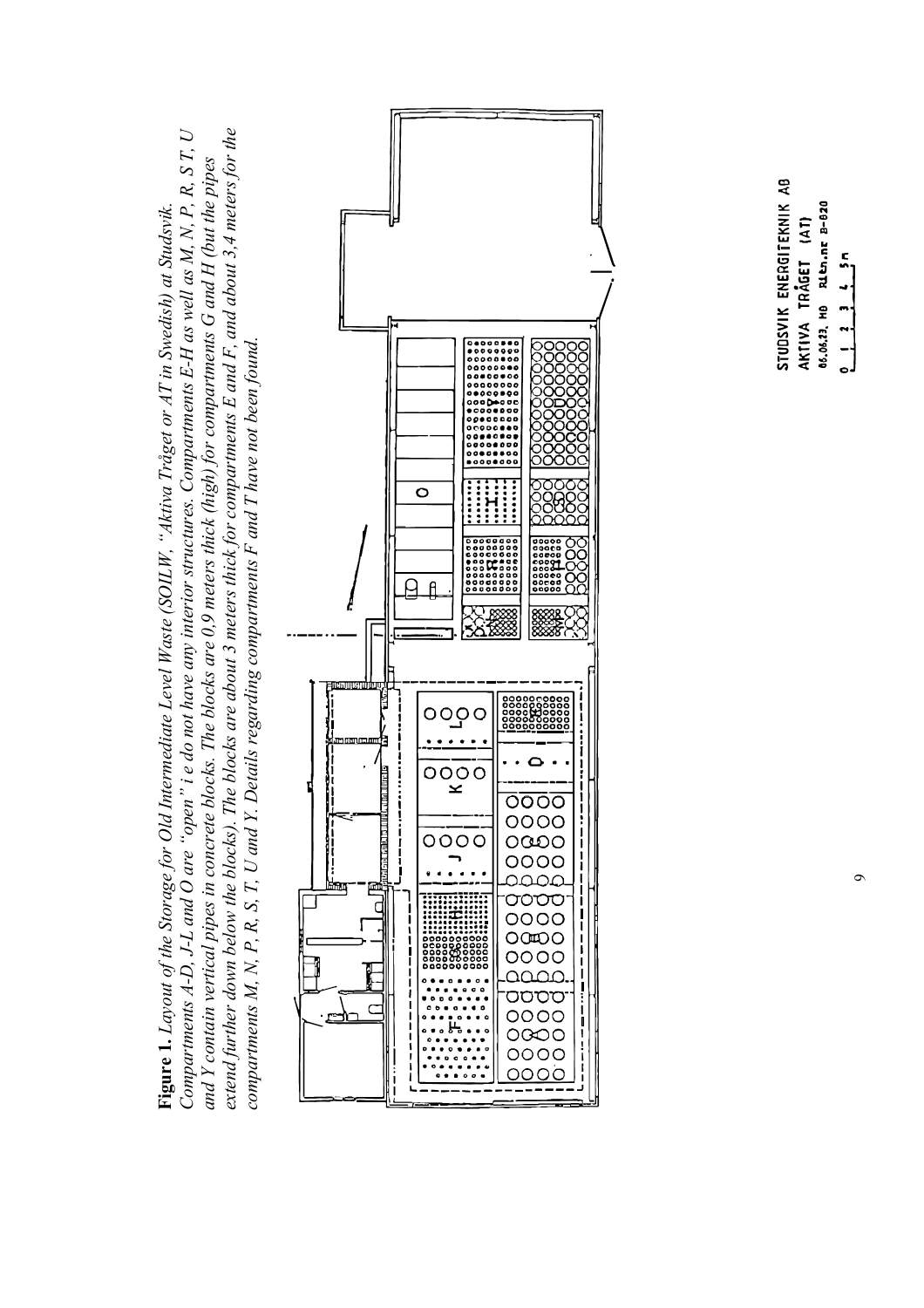It is thus assumed that those pipes that have seams – which comprise the vast majority – need to be removed by core drilling (after decontamination on the inside). The drilling is to be made using a conventional drilling rig and water as coolant and lubricant.

It is assumed that this might not be particularly problematic since the concrete blocks and their surfaces are expected to be radiological clean.

It was mentioned in section 1.1 that there is a ventilation space of  $5 - 10$ centimetres between (most) concrete blocks having vertical pipes and the floor underneath. This area underneath is expected to hold surface contamination. Thus, any operation that may involve accessing this area (or having the potential for it) need special consideration.

It is anticipated [2] that some preliminary removal of specimens and vacuum cleaning in this area will take place as a first step. Then, plugs are inserted at the bottoms of the pipes, whereafter the decontamination is carried out of the insides of the pipes.

The core drilling is wet only to immediately before penetration, at which stage dry drilling is used instead.

Thoughout the operation, ventilation is intended to be maintained in accordance with the pattern used during operation. The ventilation area underneath is kept at a slight underpressure to limit the amount of contamination that might be carried to the area above the pipes. The air thus evacuated is to be cleaned by filtration.

After the vertical pipes have been removed – alternatively cleaned completely – the concrete blocks are to be size reduced into pieces which can be handled by the crane which is at most 10 tons.

It is anticipated that the surfaces of the concrete blocks be relatively clean at this stage. A positive factor in this regard is the fact that there is a steel sheet metal plate at the bottom of the blocks. This implies that it may be feasible to clean the bottom surfaces from whatever contamination they might have.

The breaking up of the blocks is intended to be made by means of drilling and mechanical fracturing.

A more detailed procedure for the core drilling can be found in [2], Appendix 6.

Once the blocks have been removed surfaces become accessible for (further) cleaning and for removal of the contaminated surfaces of concrete. Such cleaning and removal of surface material is also expected to be warranted for those compartment which did not have any interior structures.

It is assumed in the report that a surface layer of 3 centimetres will have to be removed. This corresponds to the generation of 63 cubic meters of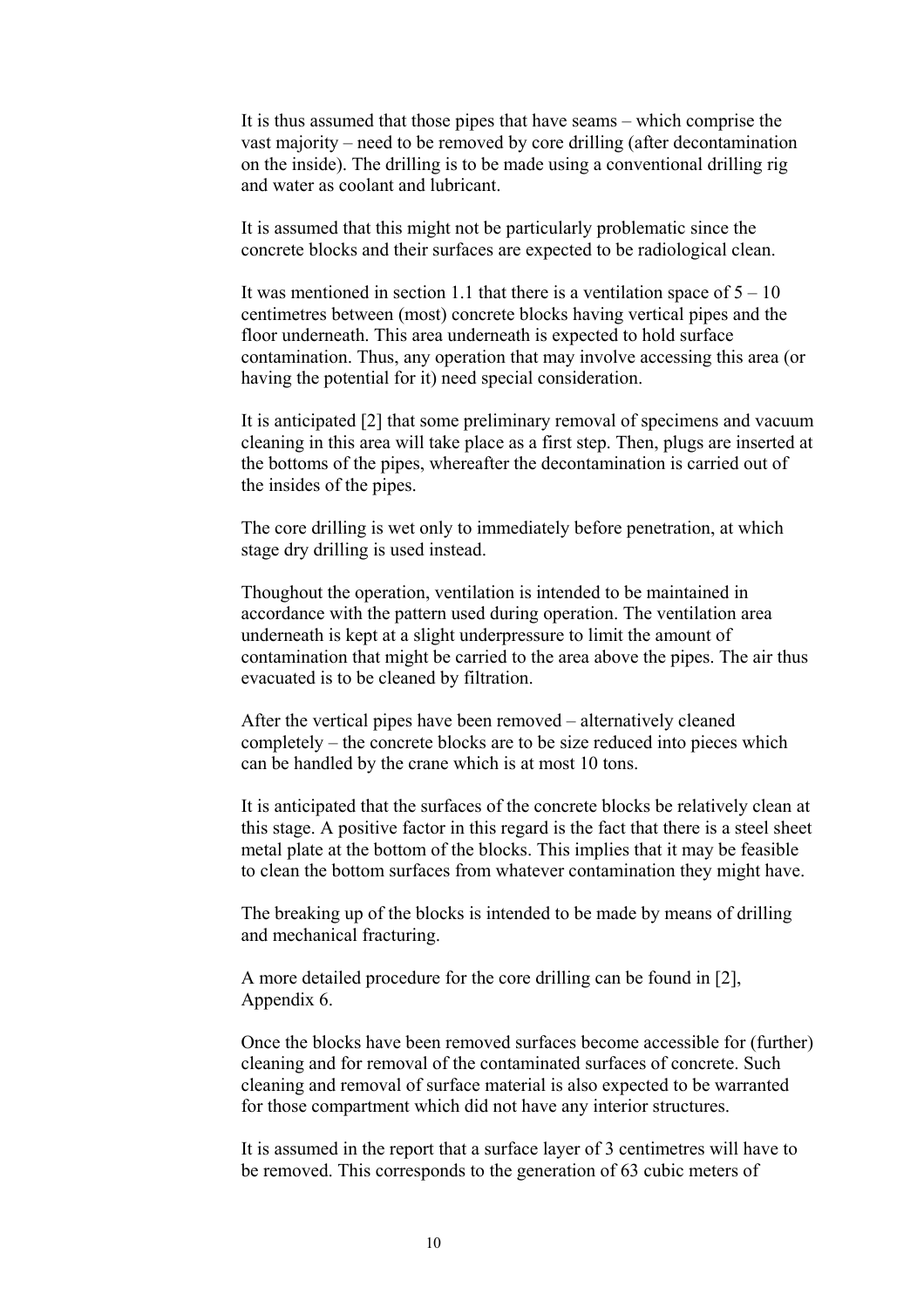concrete debris with a weight of 157 metric tonnes<sup>12</sup>. It should be noted that this is the compact volume and that the actual one is larger.

According to plan, the auxiliary systems will be dismantled with the approach of removing the most contaminated parts first, and then the rest.

It is assumed that all the billing will be carried out using hand tools (likewise as for the Active Central Laboratory, ACL).

It is also assumed that it will be too difficult to attempt to classify some of the waste as short-lived. Thus all waste that is radioactive is assumed to be deposited in the future store for long lived low and intermediate waste which SKB is planning to build.

#### **3.2 Other documentation**

A special (fourth) visit was paid to Studsvik in order look at the drawings of the building and especially to look for features of interest for how the various cleaning and dismantling steps actually are to be carried out.

The drawings are kept in a special archive and are in good order. The various features of interest could therefore soon be found.

One feature of special interest is the slit between the bottom of the concrete blocks containing the tubes and the bottom floor. The measurements given in the planning report  $[1]$  were confirmed. The slit thus has a width of  $5 - 10$ centimetres.

The material in the archive includes the procurement information. It is requested in the orders placed that the standards of the time be met. It can thus be expected that the concrete is properly reinforced with steel bars, and that it probably does not have a lot of voids.

The detailed design of the bottom part of the tubes was also confirmed / identified. Indeed, pieces of flat bars are welded across the ends of the pipes leaving most of the area uncovered. This is in full concordance with information received earlier in the investigation.

#### **3.3 Plant visits**

Four visits have been made to Studsvik. The SOILW was visited on two of these occasions and the Active Central Laboratory, ACL, on one occasion.

 $12$ 12 It is pointed out in the report that this figuring is based on the ordinary density of concrete which is slightly below 2,5 metric tonnes per cubic meter. Actually, some of the concrete was made using crushed iron ore as a filler instead of ordinary sand. In this way the density becomes significantly higher and so also the shielding capability against radiation.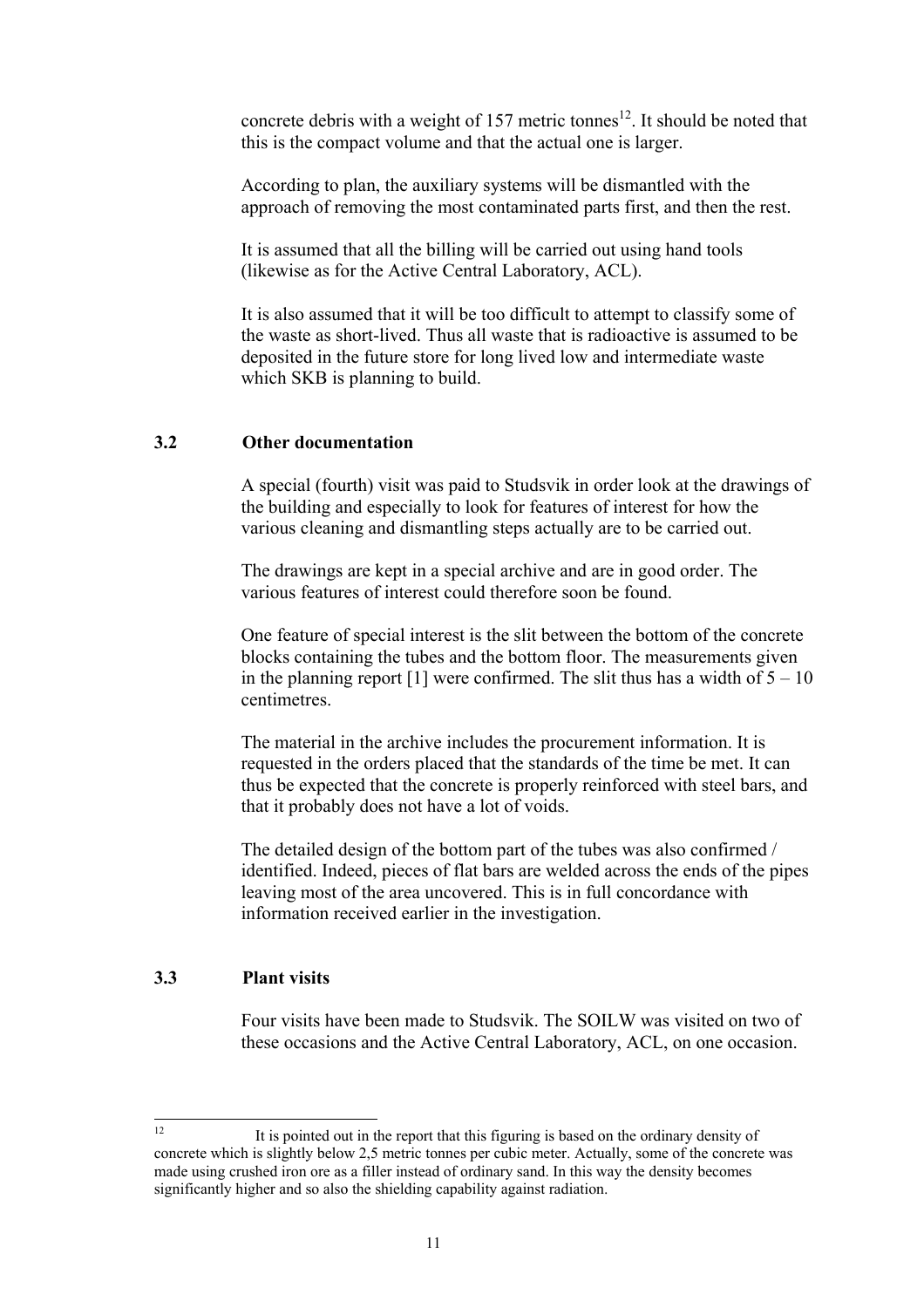The plant visits very much confirmed and substantiated the information obtained from the reports. This is true for the actual observations made in the facilities as well as for the oral information given and the discussions held.

The plant visits did, however, clarify the preliminary nature of the present planning and illuminated the difficulties to be expected when reliable cost calculations are to be accomplished, particularly at an early stage.

It was explained that one of the fundamental difficulties is associated with the fact that it is impossible from the very nature of the issue to know beforehand what problems might surface during the course of the work. For instance, it is generally good strategy in decommissioning to remove the sources of the highest radiation first. When this is done, it becomes possible to make reliable measurements of those parts which have more moderate dose rates, but which nonetheless require attention. Moreover, activity might be hidden in fractures or behind surfaces covers and reveal itself only at a late stage of the operations $^{13}$ .

Such effects have been experienced in the still ongoing work on the decommissioning of ACL. Progress reports have been contributed to an OECD/NEA14 group working on decommissioning and a comprehensive final report is in preparation. This is part of an exchange of information taking place between different implementers.

 $13$ Actually, in accordance with a principle of caution in radiation protection, such hidden activity should always be expected and assumed until otherwise has been proven.

<sup>14</sup> OECD/NEA stands for the Nuclear Energy Agency (NEA) at the Organisation for Economic Cooperation and Development (OECD)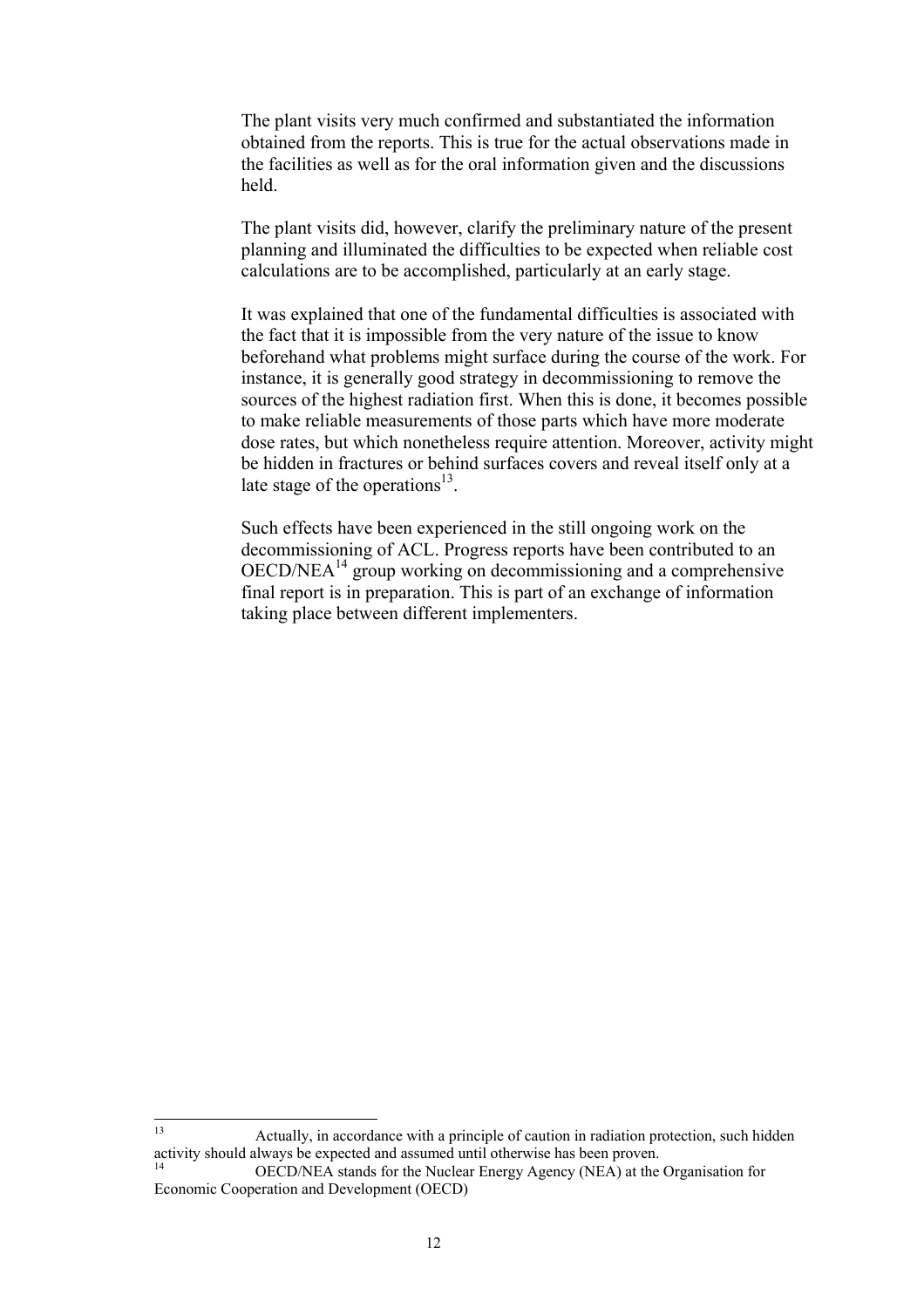#### **4 GUIDANCE DOCUMENTS**

#### **4.1 Strategy**

The overall purpose of decommissioning is actually the protection of man, the environment and natural resources. In Sweden, the basis for this is defined in a law called *"The Environmental code" (SFS 1998:808)15.* According to part one, chapter one, section one of this code, it *"shall be applied in such a way as to ensure that human health and environment are protected against damage and detriment, … biological diversity is preserved, … the use of land … is such as to secure a long term good management … and reuse and recycling … raw materials and energy is encouraged"*.

This is further specified in the radiation protection law SSI FS 1988:220 which has the following corresponding wording (1§): "*The purpose of this Act is to protect people, animals and the environment against the harmful effects of radiation".*

Planning for the financing - including the establishment of reliable cost estimates – is a part of this strategy, and these issues were described in section 1.2.

Cost calculations can, however, not be performed as an isolated or incidental event. They must be part of an integrated strategy involving all aspects of the planning and strategy of the life cycle of a plant.

Consequently, decommissioning should actually start at the design phase of a plant and be part of the overall long-term planning and management. By including decommissioning aspects from the beginning, the actual cleaning and dismantling operations can be carried out very efficiently and with insignificant impact on health, environment and natural resources.

Conversely, if no provisions and preparations for decommissioning were made in the design and construction phase of a facility, it is imperative that planning is being commenced "*as soon as possible*" ([5] section 2.16). In such a case, the extent of efforts required might be rather fortuitous, depending on what design features were actually chosen. The same can be said about the possibility to assess the extent of efforts required.

Nonetheless, the increasing realisation of these prerequisites in the international nuclear communities has lead to the establishment of procedures and development of tools<sup>16</sup> to manage the situation. In this regard, the IAEA has compiled the vast international experience into a number of Safety Guides. They are discussed in the subsequent section.

 $15$ 

<sup>&</sup>lt;sup>15</sup> In Swedish: Miljöbalken

<sup>16</sup> Tools will be discussed in Section 5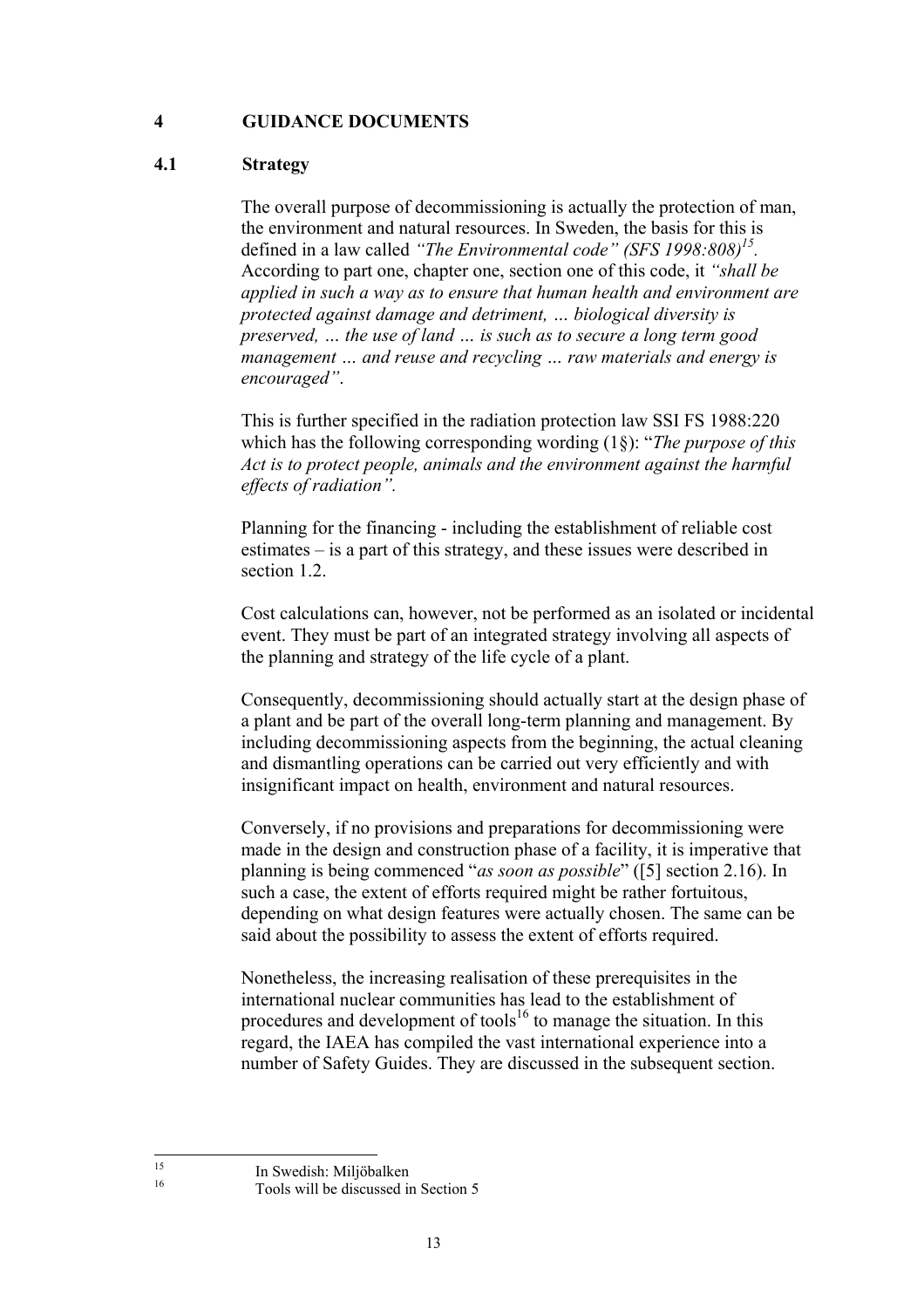#### **4.2 IAEA safety guides**

The most relevant IAEA Safety Guides for decommissioning are [5-8]. Other IAEA documentation of interest can be found in Section 8. Significant and relevant statements in these guides with regard to cost estimation issues include the following<sup>17</sup>.

- The operator shall establish and maintain decommissioning plans that are commensurate with the type and status of the facility. The plans shall be periodically reviewed and updated with respect to the developments taking place (e g in technology).
- The operation organisation should retain the necessary resources, expertise and knowledge for decommissioning.
- The operation organisation should keep (in safe archives) records and documentation relevant to the design, construction, operation and decommissioning process so that such information can be transferred to any supporting or successor operating organisation.
- In all phases of the decommissioning, the public and the environment shall be properly protected from both radiological and nonradiological hazards resulting from decommissioning activities. The operating organisation should prepare a detailed assessment of those hazards including an accident analysis where necessary.
- A decommissioning option should be selected, and the selection should be justified in the decommissioning plan.
- A large number of issues should be considered including the following
	- radiological criteria
	- processes used and configuration of the facility
	- information on operation history
	- radiological and non-radiological hazards
	- types, levels and amounts of radio nuclides present
	- releases or spills
	- the availability of appropriate techniques and technologies for decontamination and dismantling
	- timing prerequisites
	- costs estimations and calculations
- The operating organisation shall plan for adequate financial resources to ensure the decommissioning of the facility. Safety assessments should form an integral part of such a plan.
- Before the final shutdown of a facility, the operating organisation should initiate detailed studies and finalise proposals for the decommissioning. The final decommissioning plan should include the following:
	- description of the facility
	- life history of the facility including significant modifications

The extracted material presented in the present report should in no way be regarded as a substitute for the guides. Instead, studies of the entire Guides are highly recommended.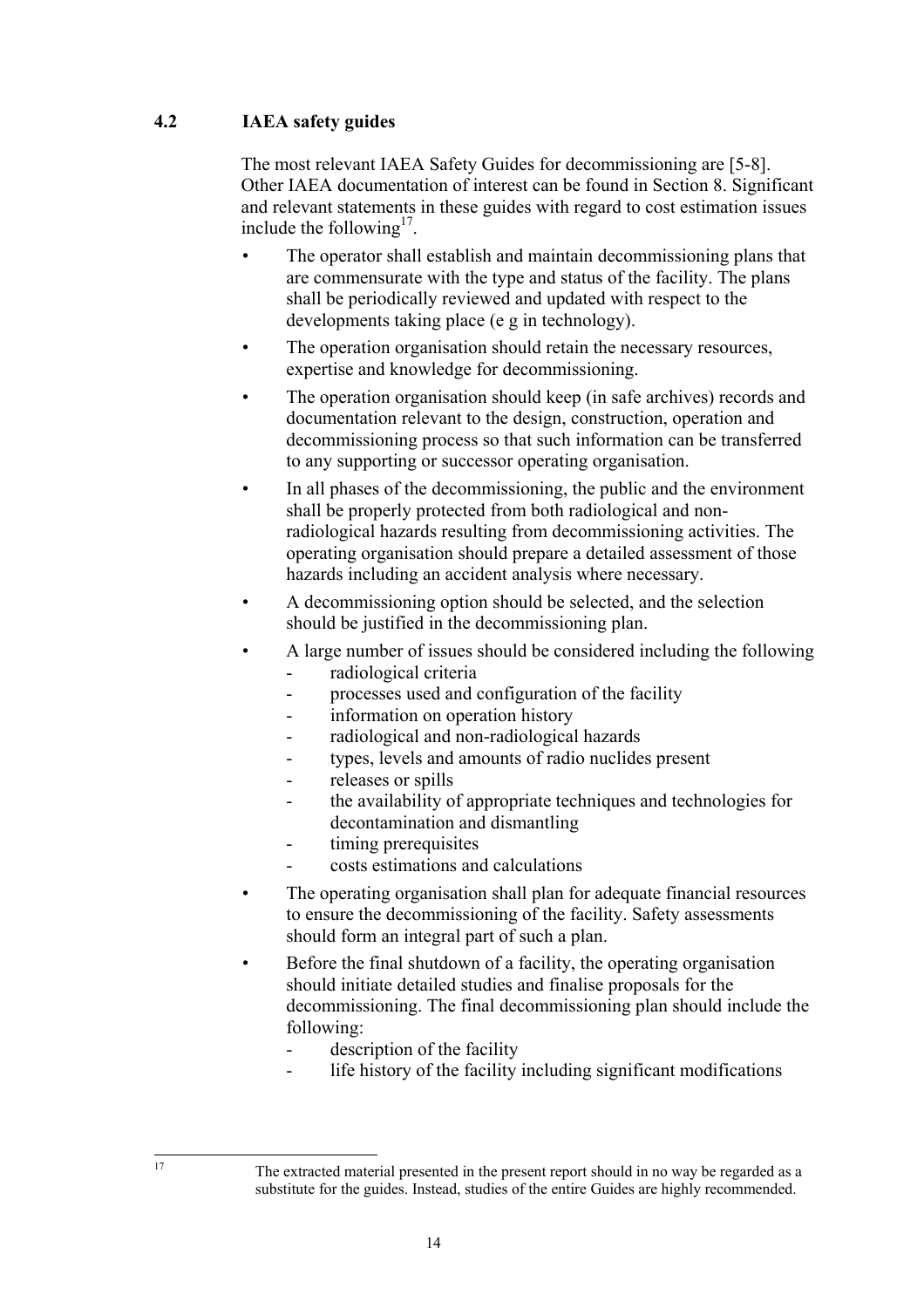- an assessment of the amount, type and location of residual radioactive and hazardous non-radioactive material in the facility
- a description of the proposed decommissioning activities together with a schedule
- the rationale for selecting various options
- safety assessment and environmental impact statements (EIS)
- strategy for waste management
- worker's health protection programme including radiation protection
- quality assurance programme
- financial management including feedback of experience
- organisational and administrative controls
- The safety assessment for decommissioning should include radiological as well as non-radiological hazards. The assessment should form the basis for the protective measures to be applied.
- The degree and extent of contamination should be clearly determined early in the stage for decommissioning. Surveys should be conducted to determine the inventories and locations of radioactive, fissile and other hazardous materials.
- The cost of decommissioning should reflect all activities described in the decommissioning plan, including e g development of specific technology
- The so-called "*critical decommissioning tasks*" include "*characterization of the facility*" as a first step
	- A survey of the radiological and non-radiological hazards which is used as an input for the safety assessment for decommissioning and for implementing a safe approach during the work. The survey should be conducted to identify the inventory and location of radioactive materials and other hazardous materials. In planning and implementing surveys, use should be made of existing records and operating experience. A characterization report should be prepared which documents the information and data obtained during the characterization process.
	- An adequate number of radiation and contamination surveys should be conducted to determine the radionuclides, maximum average dose rates, and contamination levels for inner and outer surfaces throughout the facility. Contamination in shielded or self-shielded components, such as inside pipes and equipment, should be characterized. Special surveys should be undertaken to determine penetration depth and extent of contamination, when appropriate. The results of the surveys should be compiled into "maps" and other documents which will form a basis for the further planning.
	- An survey of all hazardous material in the facility should be conducted.
- The next step of the "*critical decommissioning tasks*" is "*removal of the residual process material*"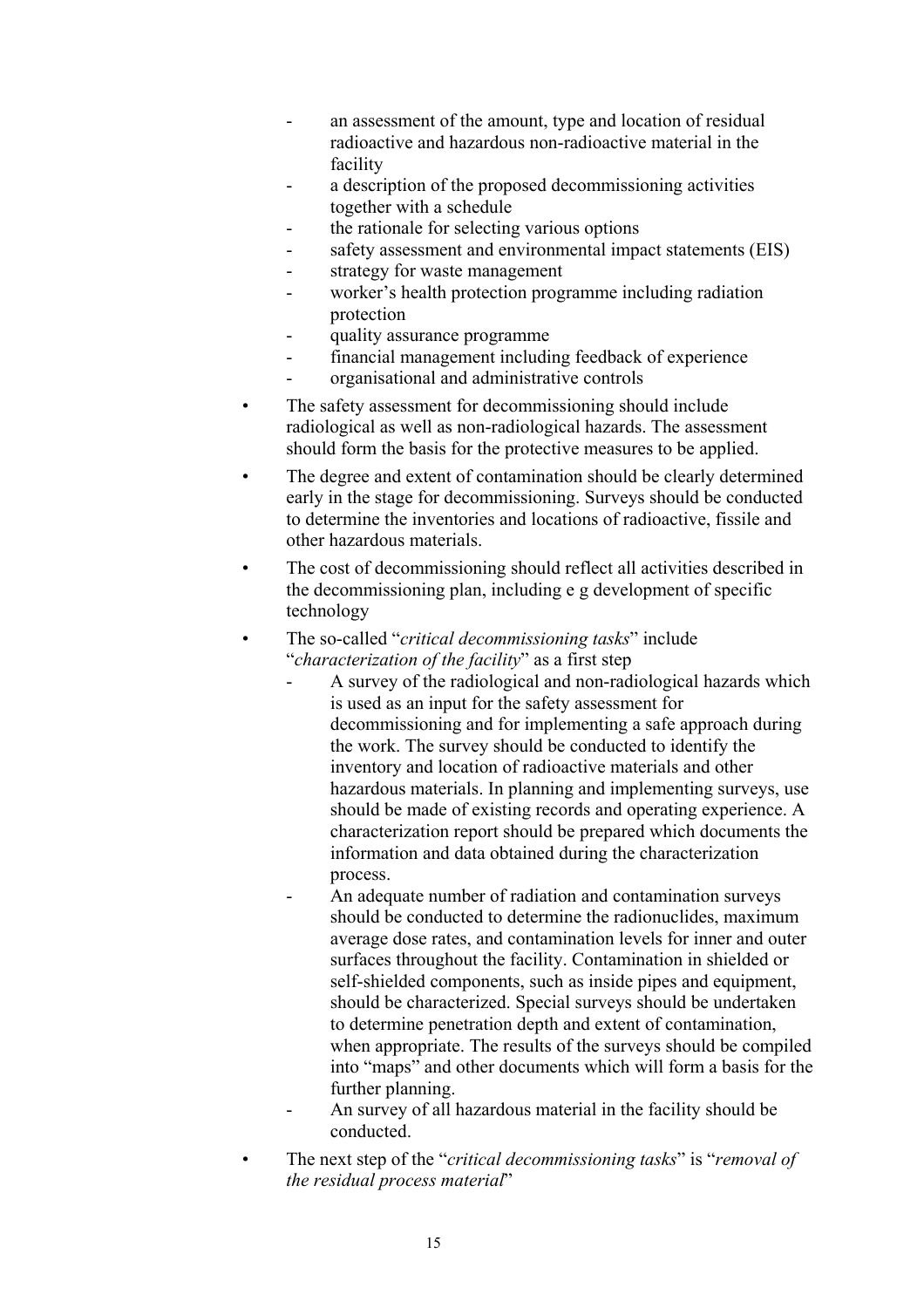- Significant amounts of residual process material may be present in both planned and unplanned locations. Such material may give rise to hazards when disturbed during the decommissioning operations. It need therefore be removed at an early stage.
- Even after such removal, a significant amount of radioactive material may remain. The expeditious removal of such material should be considered.
- The next step of the "*critical decommissioning tasks*" is "*decontamination*". Before any decontamination technique is selected, an evaluation of its effectiveness and of the potential for reducing the total exposure should be performed. The evaluation should include consideration of probable radiation doses, cost-benefit analyses of radiological and waste management benefits, cost-efficiency studies, probability that available techniques will achieve the targets, and the amounts and types of wastes generated.
- The next step of the "*critical decommissioning tasks*" is "*dismantling*". There are many options available for dismantling, and their selection depends on types and characteristics of equipment and structures to be dismantled. Each dismantling task should be analysed to determine the most effective and safe method to perform it. The considerations include reliability and simplicity of dismantling equipment with regard to operation and maintenance.
- The last steps of the "*critical decommissioning tasks*" are "*demolition, surveillance and maintenance, and final radiological survey*". (Waste management is included under other headlines in the safety standards [5-8]).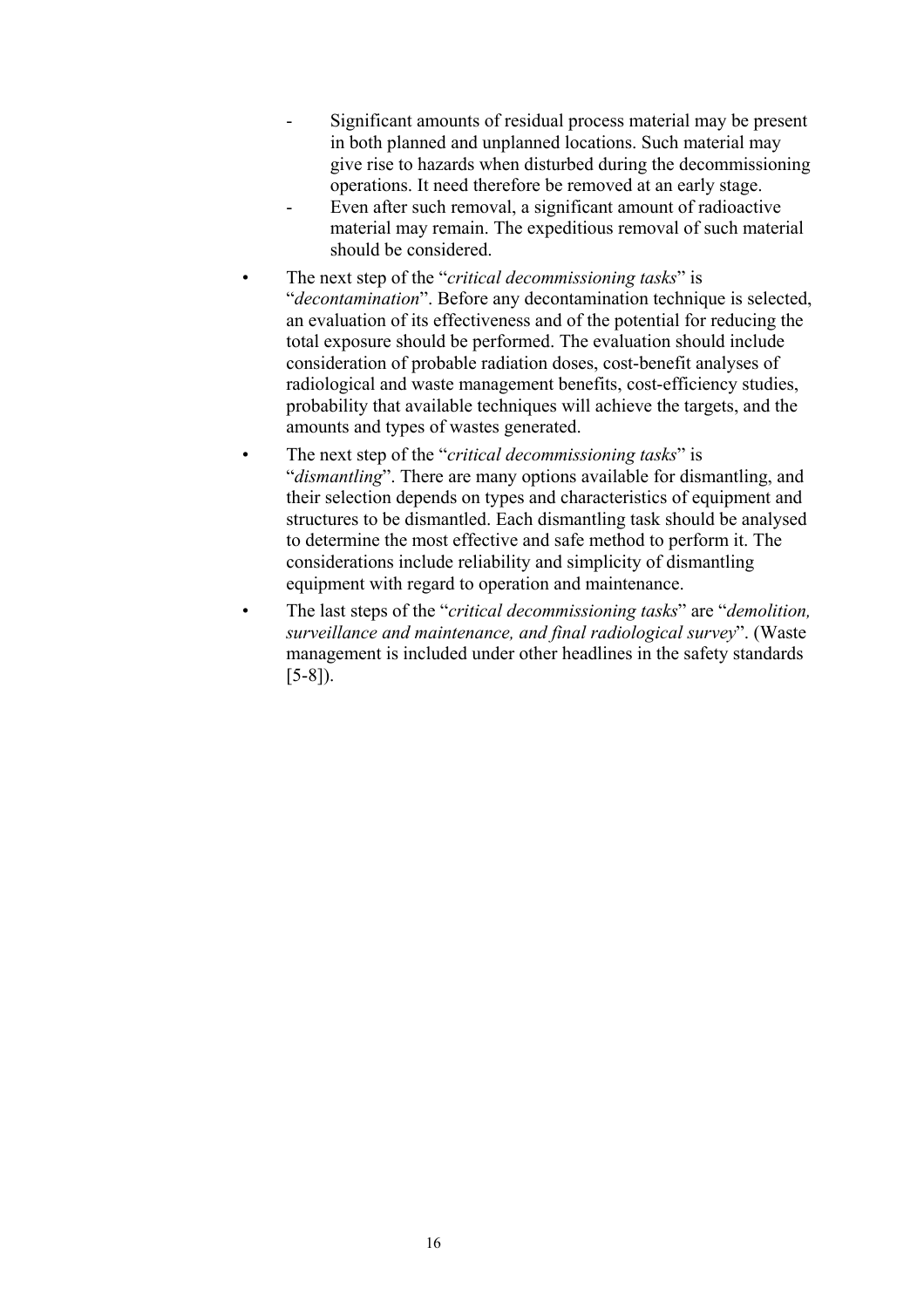#### **5 INFORMATION FROM OTHER SOURCES**

#### **5.1 Introduction**

There is a considerable literature on the topics of decontamination and decommissioning. Examples of literature surveyed are presented in section 8.

However, in order to stay within the scope of the present work, no general survey is provided. Instead, some issues of particular relevance to the SOILW and the calculation of the associated decommissioning costs are illuminated and also some examples are given.

#### **5.2 Cost calculations for new facilities**

There is relevant information to be compiled and used from the techniques of cost estimation for new facilities, and the following is taken from [9].

As soon as the final process-design stage is completed, it becomes possible to make accurate cost estimations because detailed equipment specifications and definite information are available. However, no design project should proceed to the final stage before costs are considered. In fact, cost estimates should be made throughout the various stages of planning, development and design in spite of the fact that complete specifications are not available.

Thus, cost estimates can be made even at the earlier stages and are then referred to as *predesign cost estimations*. If the design engineer is well acquainted with the various estimation methods and their accuracy, it is possible to make remarkably close cost estimations even before any detailed specifications are given. Such cost estimates frequently form the basis for the management in their decision on investments.

Five categories of cost estimates have been identified to be applied to the successive stages in a large chemical plant project [9]. These are as follows:

- 1 Order of magnitude (ratio estimate) based on similar previous cost data; probable accuracy of estimate over +/- 30 percent.
- 2 Study estimate (factored estimate) based on knowledge of major items of equipment; probable accuracy of estimate up to  $+/- 30$  percent.
- 3 Preliminary estimate (budget authorization estimate; scope estimate) based on sufficient data to permit the estimate to be budgeted; probable accuracy of estimate within +/- 20 percent.
- 4 Definitive estimate (project control estimate) based on almost complete data but before completion of drawings and specifications; probable accuracy of estimate within +/- 10 percent.
- 5 Detailed estimate (contractor's estimate) based on complete engineering drawings, specifications, and site surveys; probable accuracy of estimates within +/- 5 percent.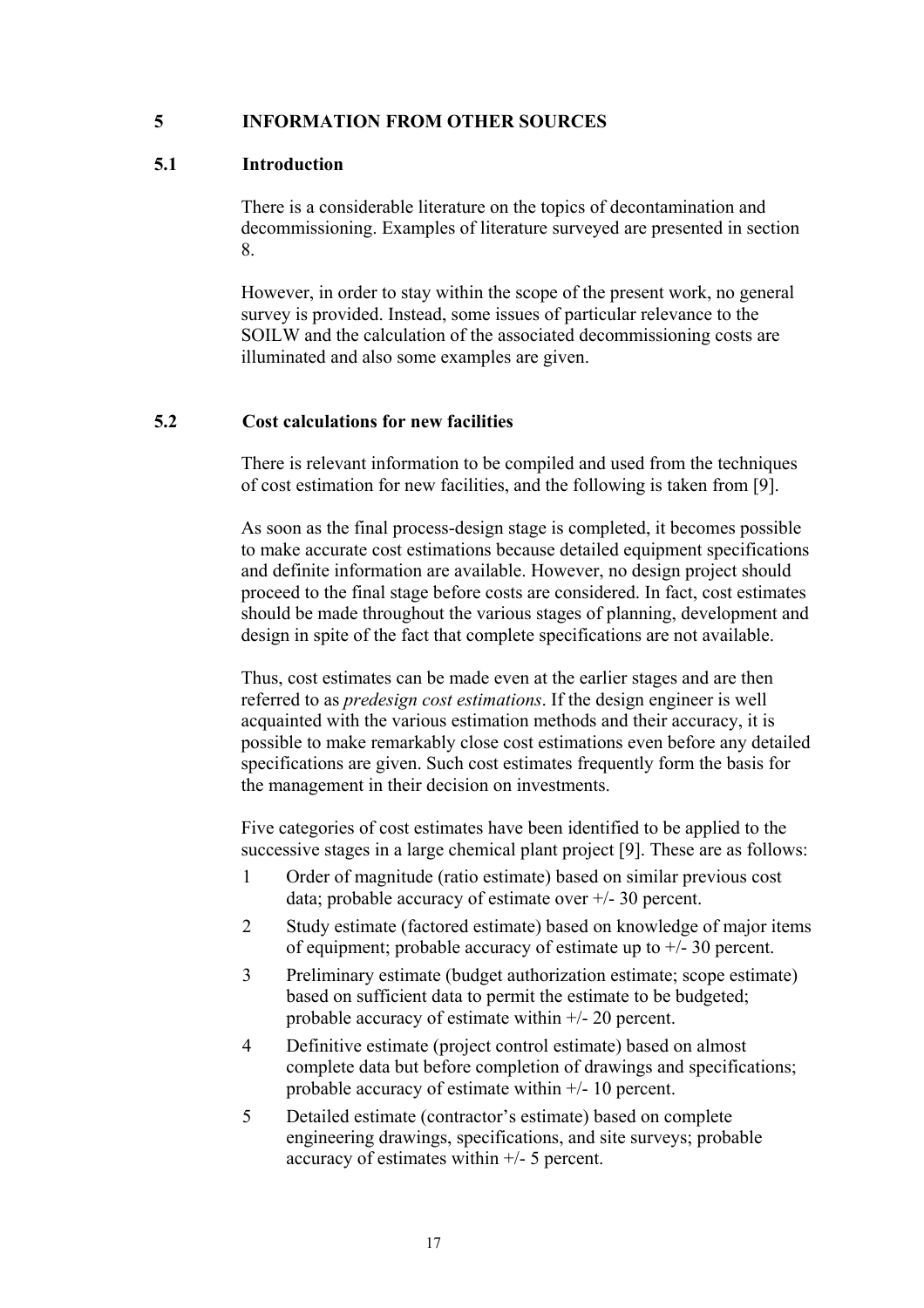Predesign estimates are based mostly on historical data from similar facilities together with utilisation of adjustment factors for cost increase with time, size of the facility and/or composition of the intended equipment. Late estimates are instead largely based on detailed specifications and summations of all the items which contribute to the total cost.

It is important to realise the uncertainties associated with the various stages and possibilities for estimation. Some of them are arbitrary in character as the ones given in the listing above. Others are systematic in character and thereby perhaps more treacherous.

Pitfalls in this context include the following:

- *Conceptual error.* Performing the "correct" calculation for the wrong process, or for an incomplete one.
- *Methodological error.* Applying the summation method at too early a stage when only a fraction of all items to be included can be identified.

In the vast majority of cases such systematic errors lead to underestimation of the actual cost.

#### **5.3 Cost calculations for decommissioning**

Many sources deal with cost calculations specific to decommissioning, e g [10-16].

It is pointed out e g in [13] that the method selected for the decommissioning is the most significant factor for the cost. The selection of methodology is, in turn, strongly dependent on the radiological condition. This is an area that is generally not addressed in great enough detail. According to [13], variances of  $+/- 100 \%$  for the influence on cost may be experienced in the case of prognoses for a nuclear power plant. There is no reason to believe that the uncertainty would be any less for SOILW unless a radiological survey is carried out.

Chapter 12 in [14] is the paper among those mentioned above which provides the clearest perspective on successive estimates and calculations. The account given is actually quite similar to the one in [9] dealt with in section 5.2. According to Chapter 12 in [14], the following stages can be identified:

- 1 *Order-of-magnitude estimate.* Such an estimate can be determined without detailed engineering data using scale-up or scale-down factors and approximate ratios. The expected level of accuracy is -30 % to + 50  $\%$
- 2 *Budgetary estimate.* A budgetary estimate can be made based on a general idea on what methods and equipment to be used (and this presupposes results of some radiological surveying). Detailed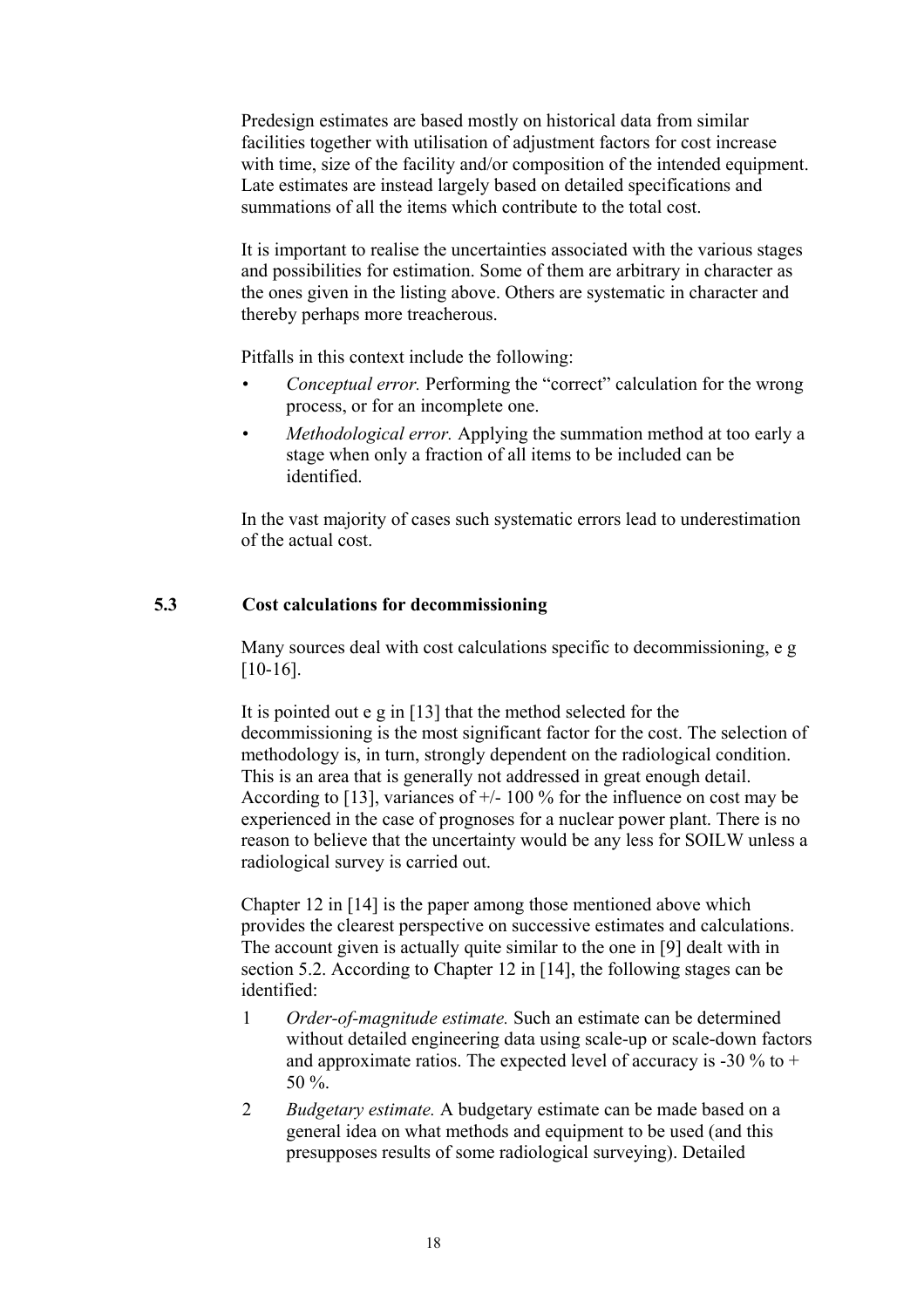engineering data are not needed at this stage. The expected level of accuracy is -15 % to  $+$  30 %.

3 *Definitive estimate.* The details of the project have been prepared including engineering data. The expected level of accuracy is -5 % to  $+ 15 \%$ .

Different techniques for estimation apply at different stages, and the following ones are described in Chapter 12 in [14]:

- Bottoms-up technique
- Specific analogue technique
- Parametric technique
- Cost review and update technique
- Expert opinion technique

It is obvious from what is just said that the uncertainty of a cost calculation can vary very strongly depending on what background material is available in terms of amongst other items radiological surveying, technology selection and stage of technical planning. It is therefore important that the state of development and the type of methodology are clearly stated as well as the estimated uncertainty.

#### **5.4 Methodology and alternative selection**

It was pointed out already in the previous section that the most important factor for the cost calculation is the selection of technology to be applied. This selection depends in turn on the radiological condition and on the design of the plant. The selection also depends on the methods and technologies which are available.

It might be tempting at this point to conclude that the choice should be a straightforward one based on the prerequisites at the facility and the specifics of the different methods. This is frequently not the case. In many cases, a balance has to be found, e g on efficiency against generation of airborn activity or secondary waste [14,17-18]. Also, the various choices of methods may be interdependent.

Another aspect is that the scale of the need should be identified at a sufficiently early stage. For instance, if the initially identified need for billing is small, hand-held tools might be chosen. If the actual need is much larger, and this is identified only gradually, the appropriate selection of remotely controlled billing might not take place.

Alternatively, since most of the radioactivity usually remains within 5 millimetres from the surface, a laser based decontamination technique might be considered, [19].

Another example may be that of drilling and mechanical fracturing. In the cost calculations for SOILW [1] it is assumed that the fracturing be carried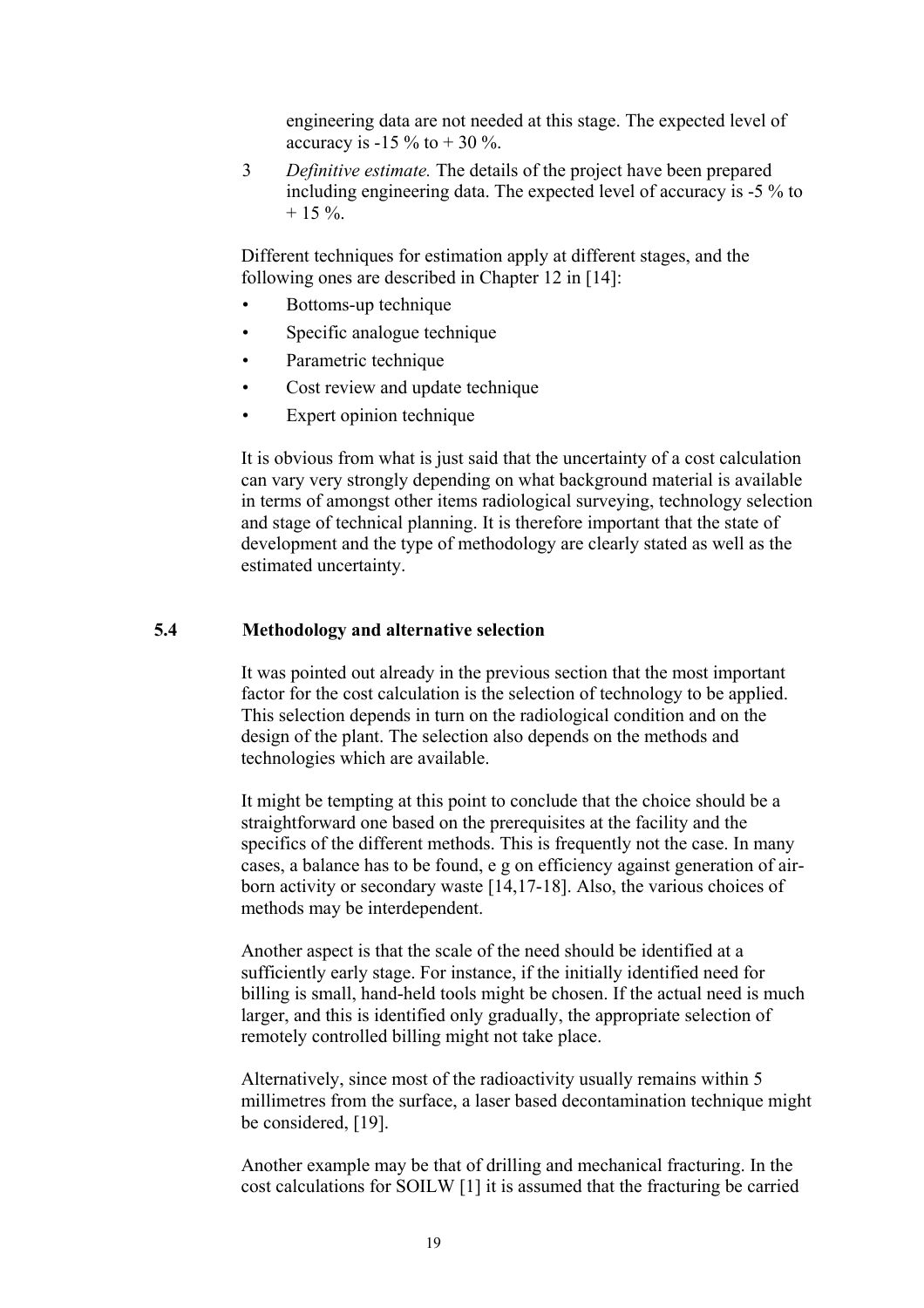out by making an array of drill holes and subsequently fracturing the concrete by using special inserts in the holes which cause fracturing by mechanical action.

It is not known to the present authors if tools are actually commercially available for the thickness of blocks in question. Instead, expanding cement (Swedish: "snigeldynamit") might be applied to cause the fracturing. However, even so, it is likely that the pieces of concrete still stay together through the steel bar reinforcements. Consequently, it might be appropriate to consider other techniques for dividing up the concrete into blocks of manageable sizes. One such technique is chain sawing. However, such a technique might generate secondary waste and cause airborne contamination.

The implication of this example is that it is frequently necessary for the implementers to study different alternatives, and to make a selection of technique according to some suitable methodology. Several safety / system analysis tools are suitable for the identification of the different possibilities [20-21]. There are also tools available [22-24] for selection and decision making.

In short, for an alternative to be selected, it should be assessed to be preferable compared to other alternatives according to some predetermined evaluation procedure. Sometimes, such a procedure might actually be quite simple. For instance, it might comprise a short list of the most important aspects together with a range of grades to be given for each of the aspects.

#### **5.5 A similar example**

A project similar to the one of SOILW at Studsvik has been carried out at the Argonne National Laboratory in Illinois. The facility in question is referred to as the East Map Tube Facility.

The following is an extract from the original article [25].

*The tube map facility consists of a monolithic concrete structure 13 feet wide, 28 feet long and 21 feet deep (19 of which is below grade). A series of 129 storage pipes of various diameters were cast vertically into the concrete structure. The pipes, 6, 8 and 10 inches in diameter, were cast-iron, bell and spigot sewer pipes containing two joints sealed with lead, one near the top and one at the bottom.*

*The pipes were used to store small, highly radioactive objects placed in metal containers. The containers were similar to tubes used to store maps and drawings, hence, the name Map Tube Facility.*

*Objects stored in the facility included nuclear reactor components and assemblies, materials samples, and irradiated metal objects. The objects were stored until disposed or used in research experiments.*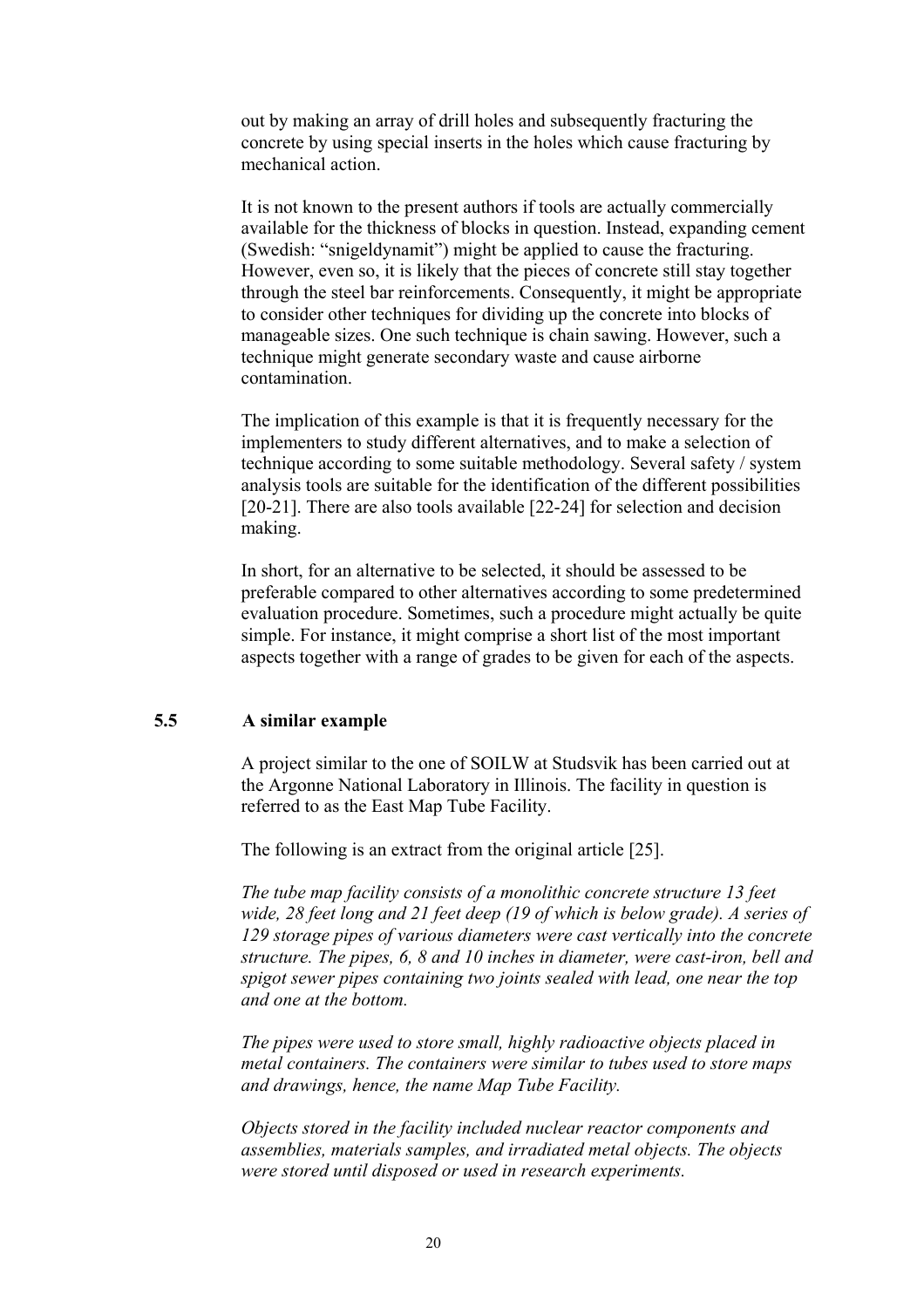*During its active life, a removable roof covered the facility. The roof deteriorated and was removed from the structure in the late 1970s. Removal of the roof allowed precipitation to enter the pipes through deteriorated upper pipe joints and leakage around loose fitting lead pipe caps. The presence of water in the pipes accelerated corrosion of the objects and spreading contamination within the pipes. Corrosion of the pipes and objects resulted in the generation of several inches of sediment in each pipe.*

*Deterioration of the lead filled joints and cracks in the surrounding concrete is thought to have permitted radioactive water to migrate out of the facility, contaminating underlying groundwater with low levels of tritium, cesium-137, and strontium-90.*

*In the fall of 1993 the facility was characterized in preparation for the decontamination operation. All 129 pipes were opened and surface radiation levels measured. The most highly radioactive pipes were inspected with an underwater camera to determine the source of radioactivity. Highly radioactive objects were discovered in six of the pipes. Several pipes with high radiation levels were empty of objects. Underwater radiation dose rates near objects were measured and smear samples and samples of water and sediment were collected and analyzed.*

*The information thus obtained was used for the planning of the operation. It took place as follows.*

*The pipe interiors were scrubbed with a stiff brush to remove loose contamination. The interior of the pipes were then washed with a high pressure water spray. Once the pipes were cleaned, they were re-examined. Some pipes that were initially thought to be empty were found to contain small objects such as bolts, clamps and wires. These objects were removed with long reach manipulators and packaged with the sediment.*

*The removal of the water, sediment and objects greatly reduced the amount of contamination present in the pipes and permitted more accurate assessment of the degree of residual contamination within the pipes.*

*When the decontamination process was complete, the dismantlement operation began. A schedule was established which permitted the most highly contaminated pipes to be removed first.*

*Each of the pipes was fitted with an internal lifting device consisting of a steel bar attached to a cable.*

*A concrete coring rig was used to cut each pipe from the concrete matrix. Each pipe was cut from the structure in one continuous 21 foot long coring operation through solid concrete. The loose core was then lifted from the concrete matrix.*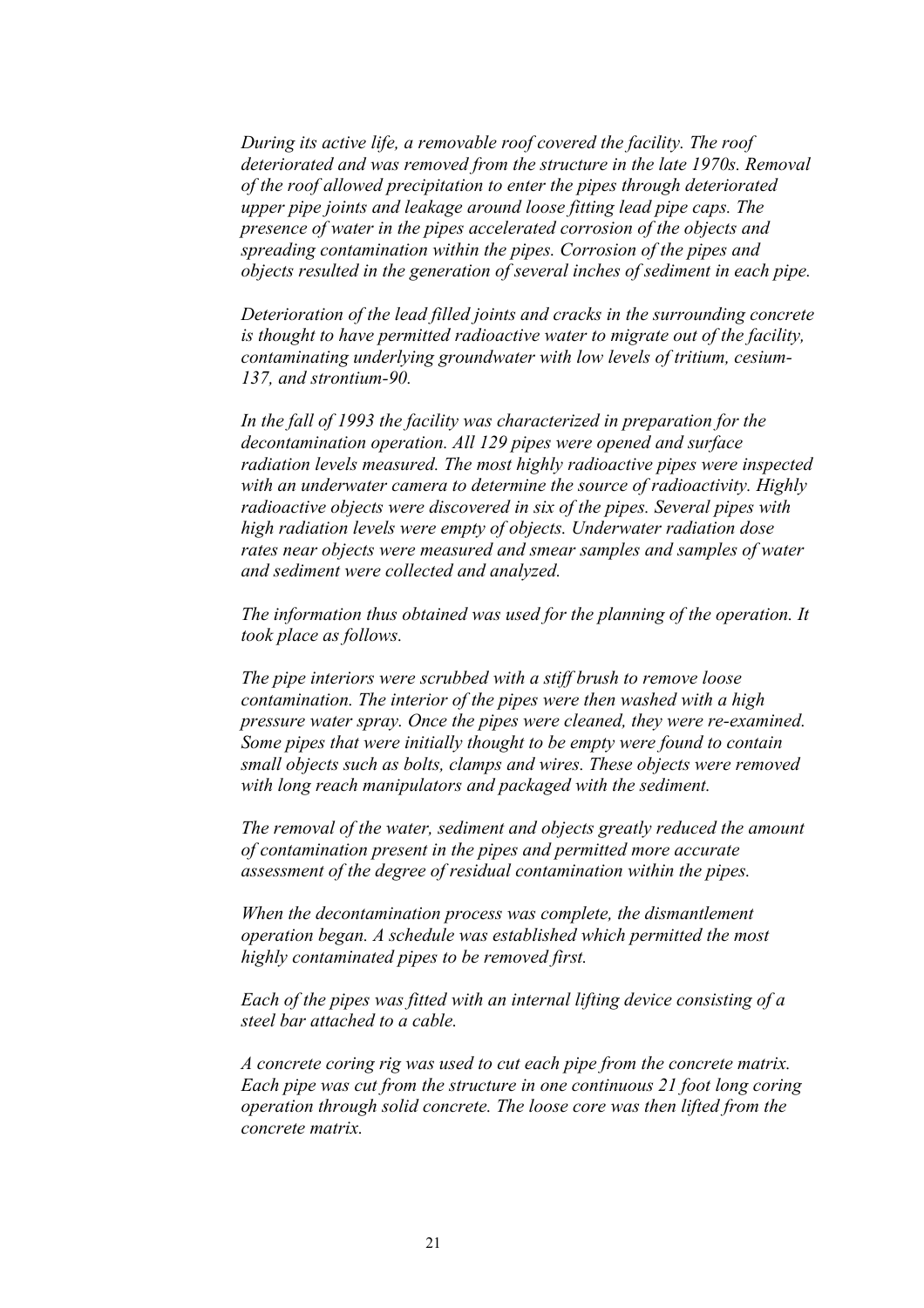*Since the two pipe joints extended approximately two inches beyond the outside diameter of the pipe, it was necessary to use some custom-made core tool larger than the outer diameter of the pipe. This resulted in the removal of the entire pipe and several inches of surrounding concrete. To reduce waste quantities, the core diameter was selected to minimize the amount of concrete removed along with the pipe. Careful control of the coring operation was required to prevent the core tool from cutting into the pipe or joint.*

*The coring operation was generally very successful, however, significant problems were encountered early in the process. The first attempts resulted in the coring bit cutting open the pipe near the base of the structure, releasing radioactive material and finely divided lead particles into the cooling water loop. Further investigation determined that the pipes were not exactly vertical, but were off-plumb by as much as four inches. Attempts to angle the coring operation to coincide with the angle of the pipe were unsuccessful. Coring at an angle appeared to accentuate the normal drifting of the tool, making accurate cuts impossible. It was finally determined that the most effective approach was to drill vertically, off setting the rig at the surface to compensate for the off-plumb nature of the pipes.*

*The original coring rig was too light to withstand the stress of such a deep coring operation and was unable to maintain the orientation of the core. To improve control of the coring operation, a larger coring rig was brought in.*

*The diamond tipped coring bit operated under a constant flow of drilling water to cool the bit and carry away the fines. On several occasions, the coring tool encountered voids within the concrete and objects such as pipes and other metal objects not shown on the construction drawings. Encountering these obstacles resulted in loss of cooling water flow which damaged the cutting tool. Approximately 10 of the 129 cores had to be temporarily abandoned and grout injected in the core hole to fill the voids. Once the grout hardened the pipes were cored.*

*The project was successfully completed in late October 1994, within budget, ahead of schedule and with minimal worker exposure. All 129 pipes were removed and shipped to Hanford. The concrete monolith, with pipes removed, will remain in place until the surrounding soil and groundwater can be fully characterised and cleaned up.*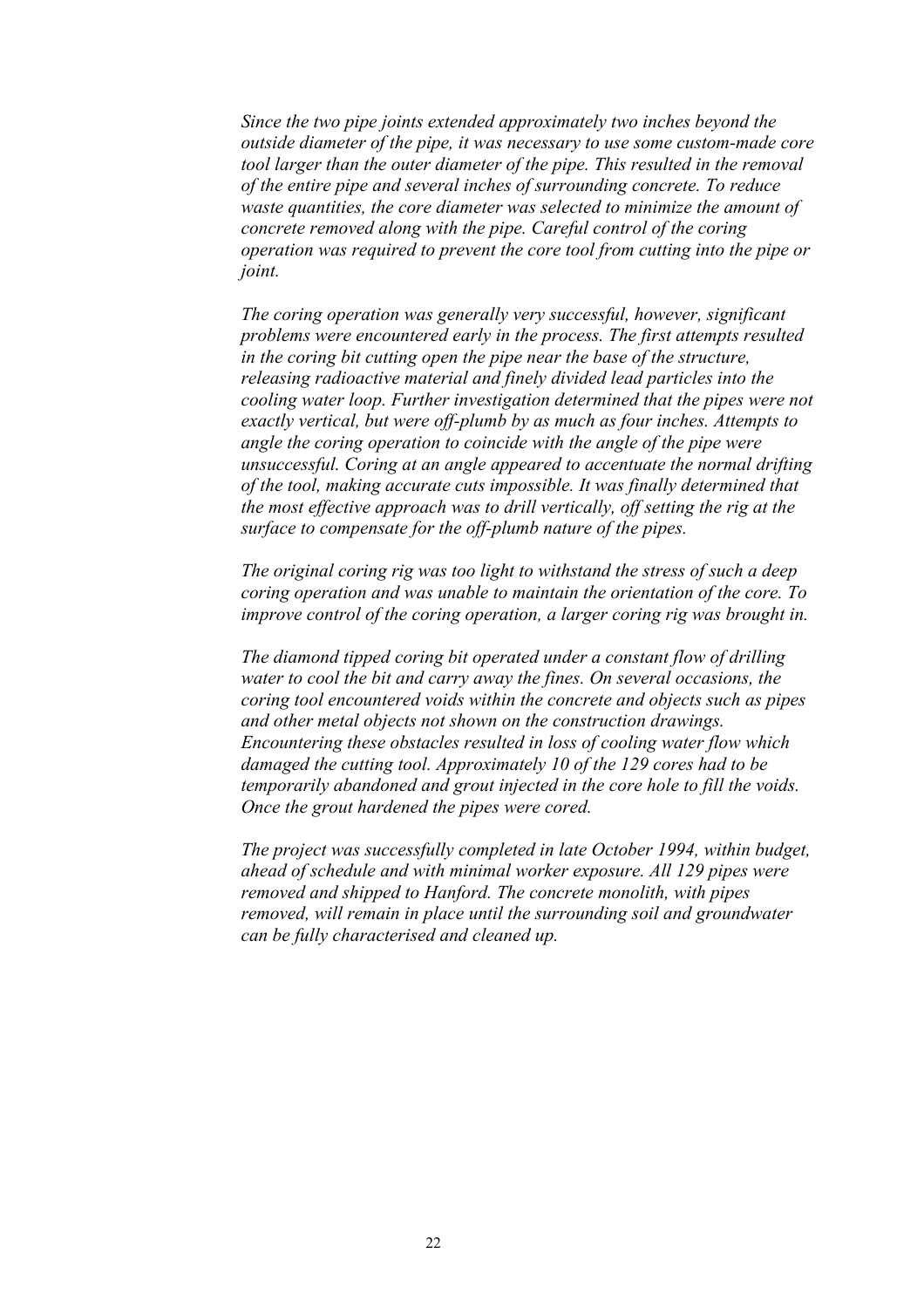#### **6 DISCUSSION AND CONCLUSIONS**

The Swedish system for financing requires that the implementers make estimates and calculations for costs for decommissioning and dismantling of nuclear facilities. Special provisions are made for the studied facility at the Studsvik site which formerly was the centre for development of nuclear power in Sweden.

The cost calculations should be recurrent and utilise the knowledge available at each stage. This implies that estimates are made in the early stages based largely on experience and comparison. In the later stages, calculations can be made based on comprehensive and detailed plans.

Each cost estimate or calculation should clearly state the following:

- Rationale for selection of methodology with respect to stage of planning. The selection should be based on reasonably conceivable options.
- The estimated error, type of error (random or systematic) as well as basis for the estimate / calculation.
- List of items which may be uncertain, the grounds for the uncertainty and – if feasible – what might be done to reduce this uncertainty.
- Timing considerations. The rationale / implications of the timing chosen, alternatively what might be the consequences of different decisions on the timing.

It should be noted in this context that the recurrent cost calculations together with their respective uncertainties have significance beyond that of the planning and the decommissioning itself. It also supports the confidence building among the parties involved, including those representing the public.

The precision of a cost calculation depends heavily on the quality and stage of development of the basis for the calculations. Important prerequisites in this regard include the following documentation:

- Descriptions of the facility in question and its schemes of operation
- Radiological maps and descriptions
- Descriptions on alternative schemes for decontamination and dismantling including alternative methods. This relates primarily to methods which are commercially available and for which the expected performance is known. However, suitable methods might not be available commercially. In such cases, the potential of development work should be considered.

An integrated planning, including the various aspects of decommissioning is essential for the recurrent cost calculations. This includes the above mentioned plant descriptions, radiological surveying, and decontamination and dismantling technology.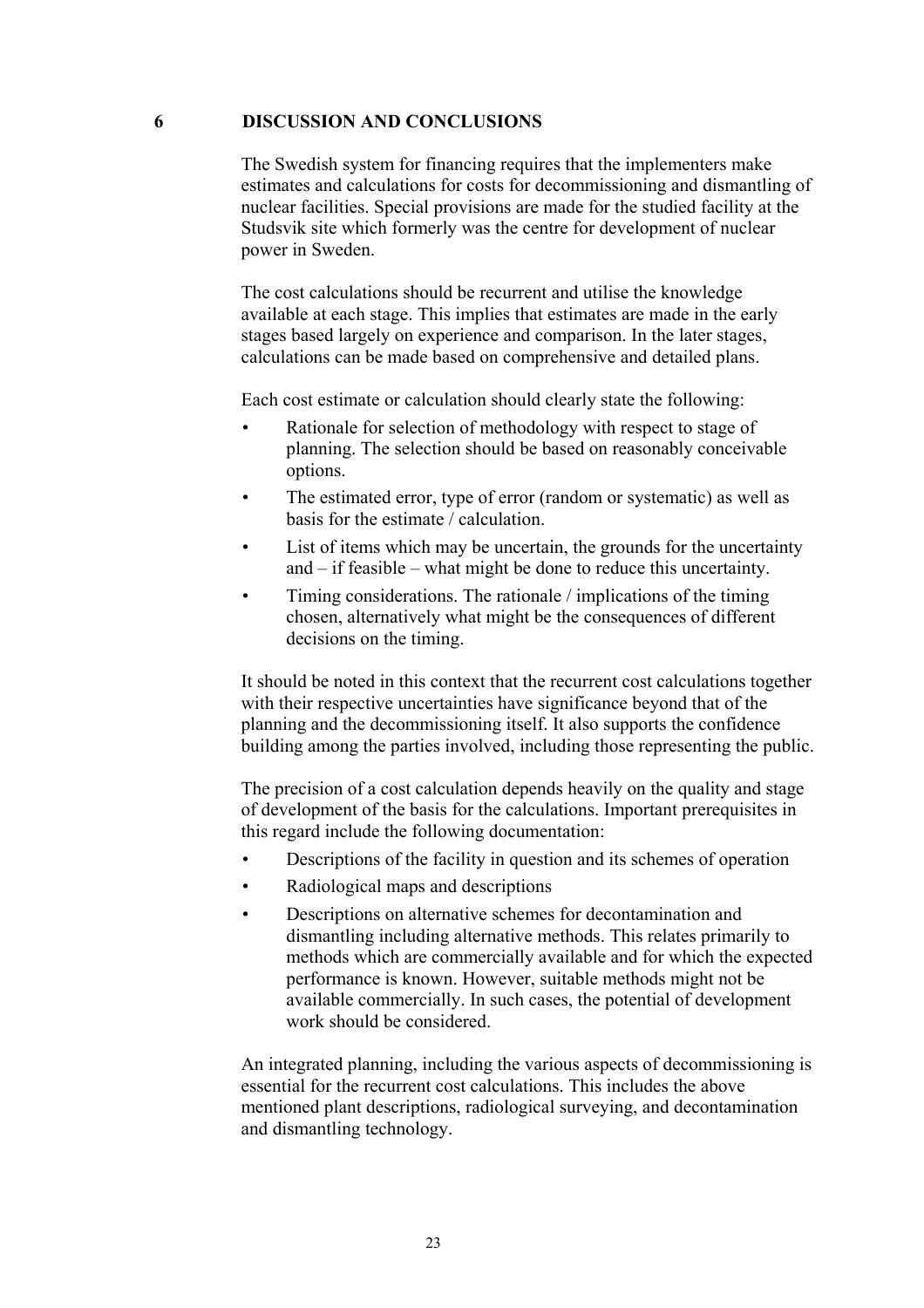The selection of methodology should be carried out in some systematic way e g by using systematic analytic process tools or tools used in system analysis.

In order to develop firm calculations for the future decommissioning costs of the SOILW we propose that the process starts with a general radiological mapping of the facility. In the next step of the renewed calculations of the decommissioning costs this mapping can be used as a basis for the further planning. One crucial point will be to select a technical route which will provide the basic assumptions for improved calculations. After this step has been finalised, an appropriate estimate of the decommissioning cost should be achieved at a confidence level of at least 80 %.

In this study we have illustrated that the task of finding appropriate cost estimates may have to start with radiological mapping at the site / facility. In this way, sufficient information may be accumulated in order for an appropriate technical planning to be carried out, including choice of methodology to be utilised.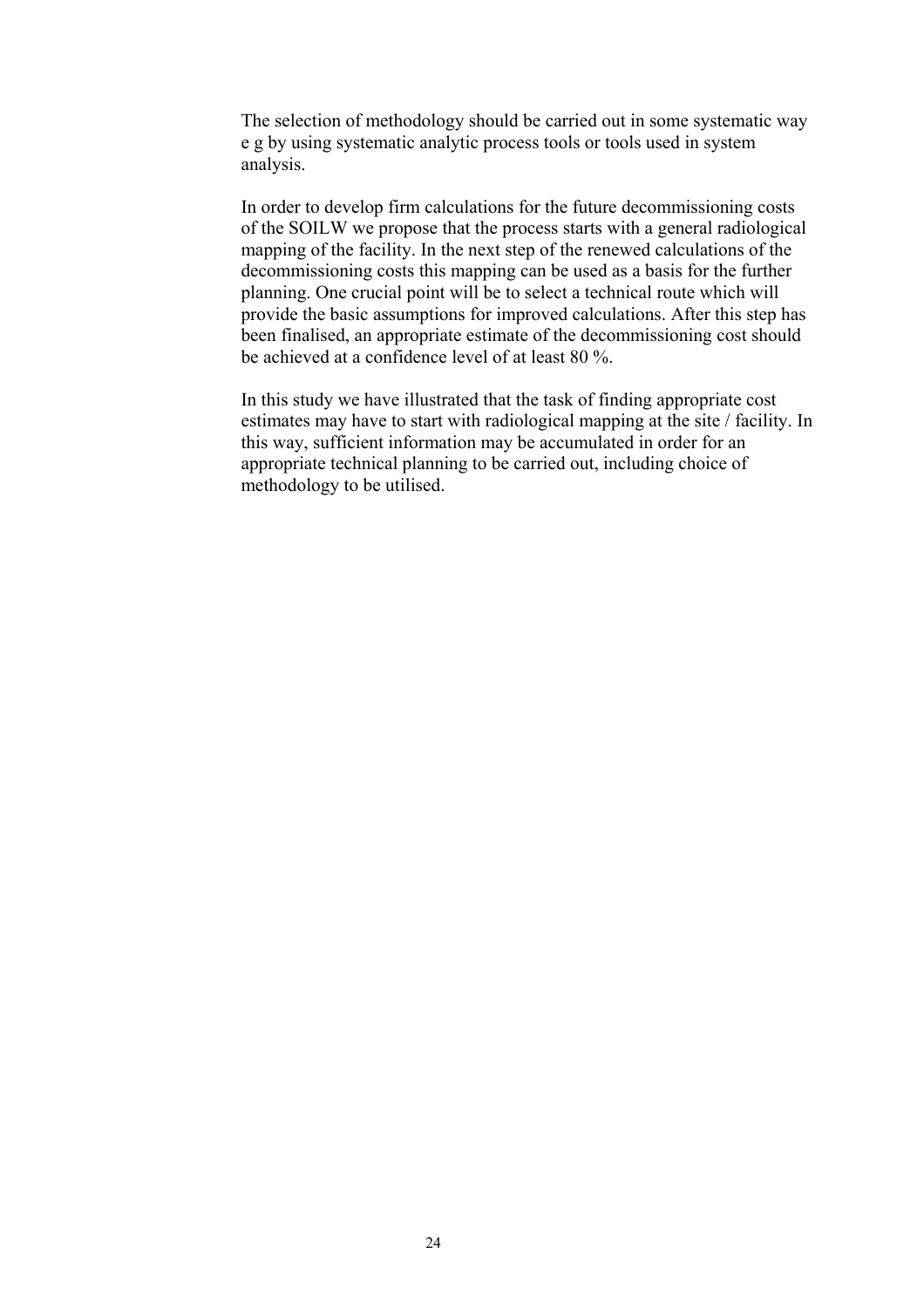#### **7 REFERENCES**

- 1 Ekberg A, *SVAFO Rivningsstudier för Studsviksanläggningar – Lagret för historiskt avfall, aktiva tråget (AT)*
- 2 Lönnerberg B, *Studsvik, Lagret för fast medelaktivt avfall (AT), Rivningsstudie, Kostnadsberäkning.* 2007-07-13.
- 3 Nordlinder S, *Radiologiska verksamheter i Studsvik 1969 1979.* Studsvik EcoSafe Arbetsrapport ES-02/43.
- 4 *Strålskyddsvillkor för sanering av ACL och ACF.* Statens Strålskyddsinstitut, Beslut 6220/1585/01, 2001-05-04.
- 5 *Decommissioning of nuclear power plants and research reactors.* Safety Guide. IAEA safety standard series No WS-G.2.1.
- 6 *Decommissioning of Nuclear fuel cycle facilities.* Safety Guide. IAEA safety standard series No WS-G.2.4.
- 7 *Decommissioning of medical, industrial and research facilities.* Safety Guide. IAEA safety standard series No WS-G.2.2.
- 8 *Predisposal management of radioactive waste including decommissioning.* Safety Requirements. IAEA safety standard series No GS-R-2.
- 9 Peters M S and Timmerhaus K D, *Plant design and economics for chemical engineers, 4th edition.* McGraw-Hill, Inc., New York 1991. ISBN 0-07-049613-7.
- 10 *Decommissioning Nuclear Power Plants: Policies, Strategies and Costs.* Nuclear Energy Agency, Organisation for Economic Cooperation and development, OECD / NEA, 2003.
- 11 *Decommissioning Nuclear Facilities: An analysis of the variability of decommissioning cost estimates.* Nuclear Energy Agency, Organisation for Economic Co-operation and development, OECD / NEA, 1991.
- 12 Chao K, editor, *AACE International's Professional Practice Guide To Decommissioning Costs.* AACE International - the Association for the Advancement of Cost Engineering, 209 Prairie Avenue, Suite 100, Morgantown, WV 26501, USA. Published in the form of a CD in 2001.
- 13 Huebner R E, *Decommissioning of nuclear power plants: how much will it cost?* AACE Transactions, 1982. One of the papers in [12].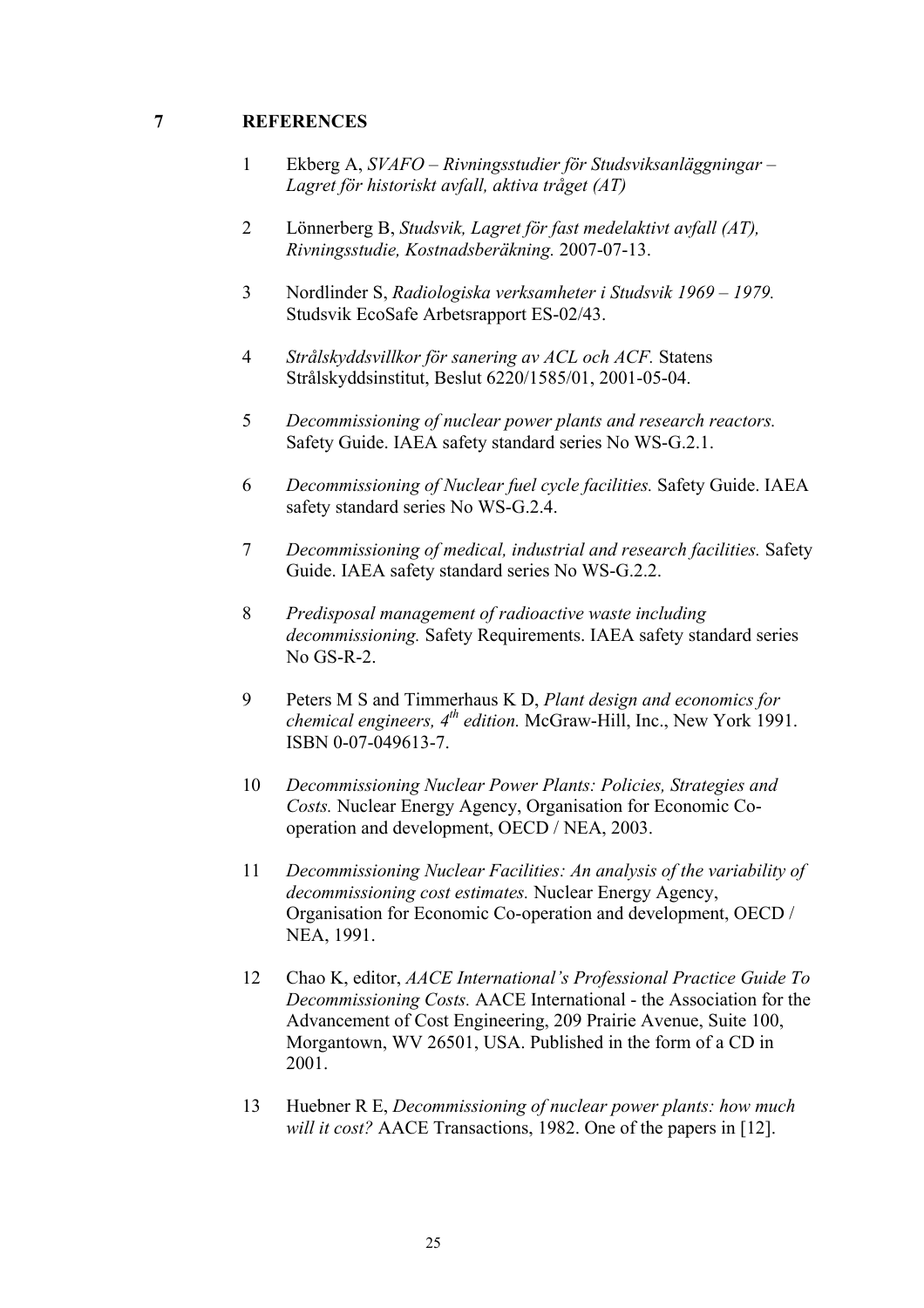- 14 Anibal L. Taboas, Thomas S. LaGuardia, and A. Alan Moghissi, Editors, *Nuclear Facilities Decommissioning Handbook.* In preparation and to be published by the American Association of Mechanical Engineers (ASME). Parts of the Handbook are available at http://www.asme.org/pro\_dev/D&D/D&D-Table-of-Contents.htm, including Chapter 12.
- 15 White M G, *Decommissioning, decontamination and environmental restoration at contaminated nuclear sites (DDER-'94)*, Volumes 1 and 2. Published by the American Nuclear Society in 1995. ISBN D-89448-604-7.
- 16 Szymezak W J, *Estimating decommissioning costs, the 1994 YNPS decommissioning cost study.* One of the papers in [15], volume 1, pp 46-49.
- 17 *Decontamination and demolition of concrete and metal structures during the decommissioning of nuclear facilities.* IAEA 1988, Technical Report Series No 286.
- 18 *Market assessment, decontamination of radiologically contaminated concrete.* U S Department of Energy, 1966.
- 19 Li L, *The potential role of high-power lasers in nuclear decommissioning.* Article C596/002/2001, pp 103-121 in IMECHE conference transactions, Nuclear Decom 2001, ensuring safe, secure and successful decommissioning. ISBN 1-86058-329-6.
- 20 Petersen D, *Analysing safety system effectiveness.* Van Nostrand Reinhold, 1996. ISBN 0-442-02180-1.
- 21 *Guidelines for hazard evaluation procedures, 2nd edition.* Center for Chemical Process Safety of the American Institute of Chemical Engineers, 345 East 47<sup>th</sup> Street, New York, NY 10017, USA. Published in 1992. ISBN 0-8169-0491-X.
- 22 Schmoldt D L, Kangas J, Mendoza G A and Pesonen M, *The analytic hierarchy process in natural resource and environmental decision making.* Kluwer Academic Publishers, 2001. ISBN 0-7923-7076-7.
- 23 Saaty T L and Vargas L G, *Decision making in economic, political, social, and technological environments with the analytic hierarchy process.* RWS Publications, 4922 Ellsworth Avenue, Pittsburgh, PA, 15213 USA. Published in 1994. ISBN 0-9620317-7-1.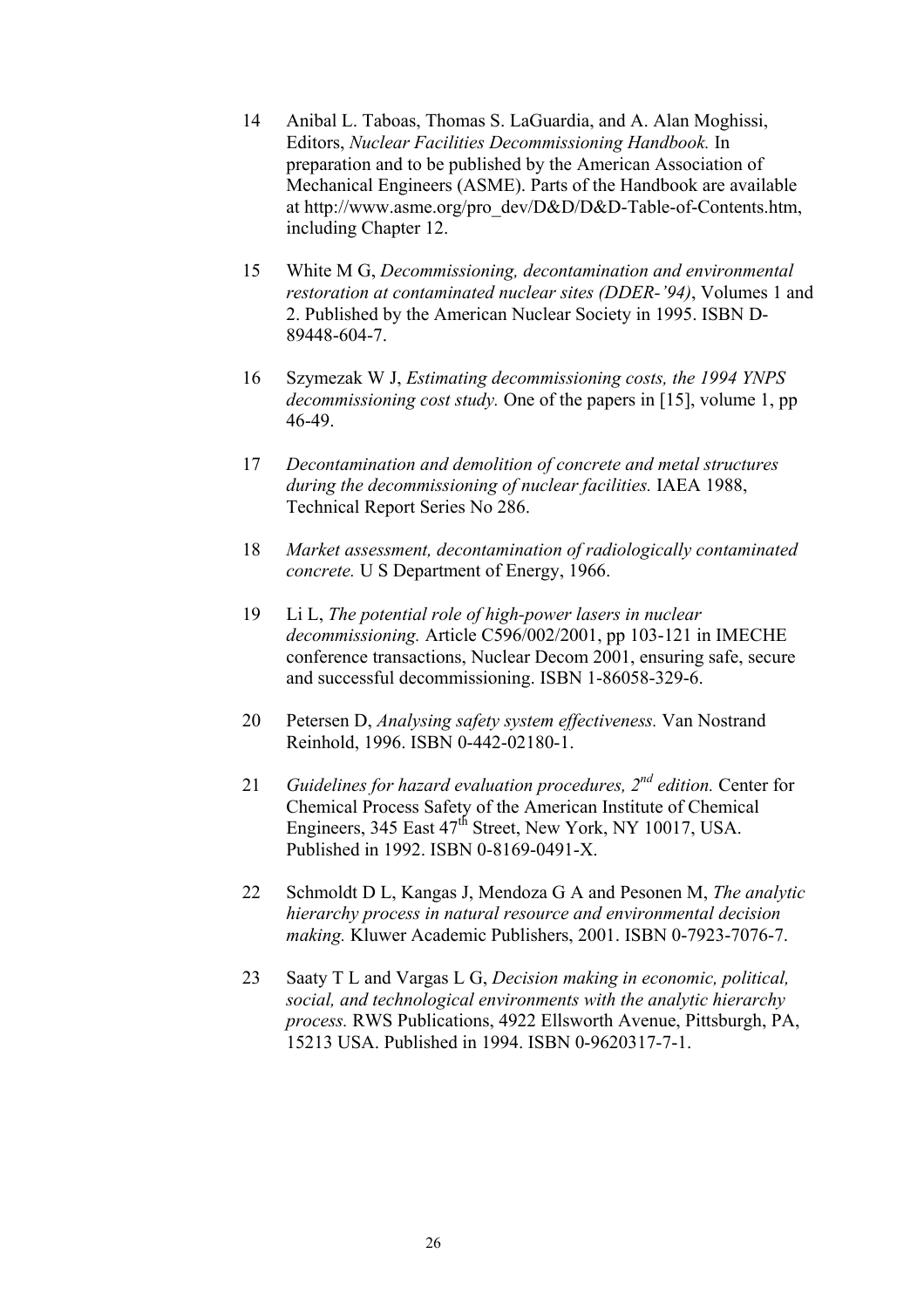- 24 Saaty T L, *The analytic network process; decision making with dependence and feedback.* RWS Publications, 4922 Ellsworth Avenue, Pittsburgh, PA, 15213 USA. Published in 2001. ISBN 0-9620317-9-8.
- 25 Moos L P, Wescott J B, Flemming D L, Subbaraman G and Horton P, *Decontamination and dismantlement of the Argonne National Laboratory - East Map Tube Facility.* One of the papers in [15], volume 1, pp 164-167.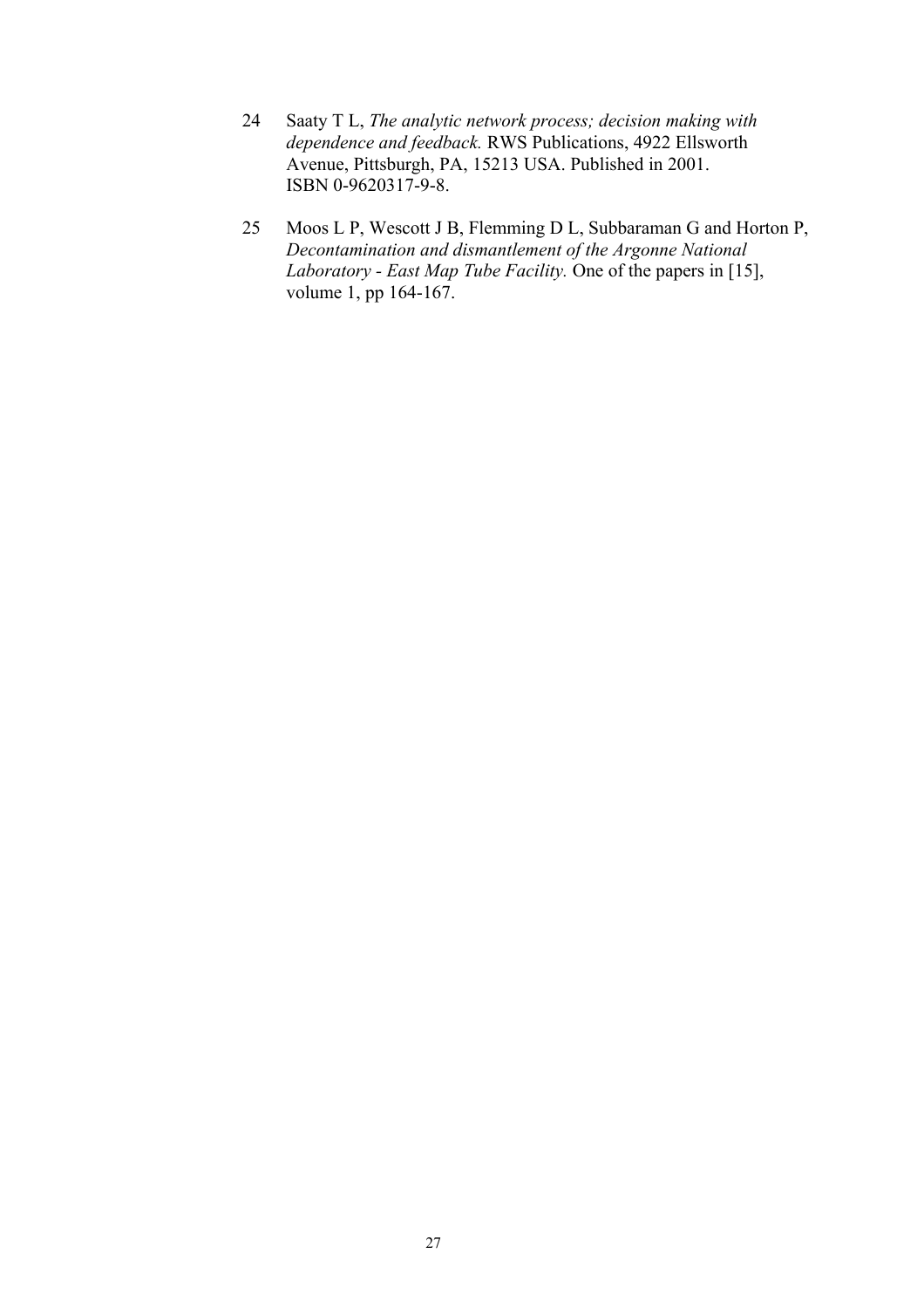#### **8 SURVEYED LITERATURE**

Below is a listing of literature surveyed in addition to that listed in section 7.

*Predisposal management of radioactive waste, including decommissioning.* Safety Requirements. IAEA safety standard series No WS-R-2.

*Legal and governmental infrastructure for nuclear, radiation, radioactive waste and transport.* Safety Requirements. IAEA safety standard series No GS-R-1.

Decommissioning of nuclear facilities: decontamination, dissassembly and waste management. IAEA 1983, Technical Report Series No 230.

*Decommissioning Handbook, procedures and practices for decommissioning.* US Department of Energy, 2001.

Methodology and technology of decommisioning of nuclear facilities. IAEA 1986, Technical Report Series No 267.

IMECHE conference transactions, Nuclear Decom 2001, ensuring safe, secure and successful decommissioning. ISBN 1-86058-329-6.